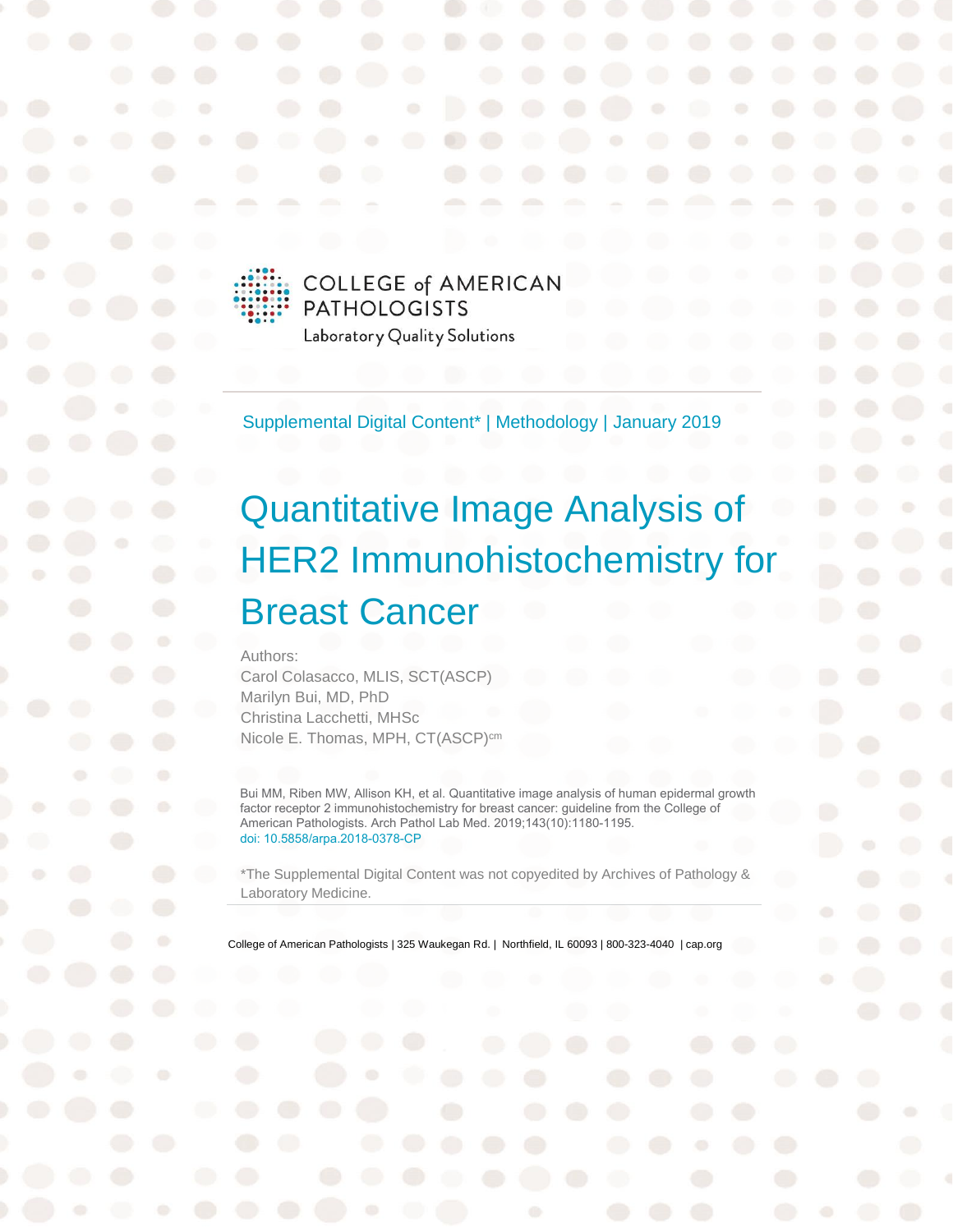# **METHODS USED TO PRODUCE THE GUIDELINE**

#### **Panel Composition**

The College of American Pathologists (CAP) convened an expert panel (EP) consisting of pathologists, histotechnologists, and computer scientists with expertise in digital pathology (specifically image analysis), breast pathology, immunohistochemistry (IHC), and quality management, and a methodologist consultant to develop an evidence-based guideline to address quantitative image analysis for human epidermal growth factor receptor 2 (HER2) immunohistochemistry for breast cancer. CAP approved the appointment of the project chair and panel members. The EP members performed the systematic evidence review, drafted the recommendations, evaluated the public comments, revised the recommendations and contributed to the manuscripts.

An advisory panel (AP) of five pathologists also helped in the development of the guideline. The role of the AP members was to provide guidance and feedback on the scope and key questions for the literature search, vet the draft guideline statements prior to the public comment period, and to review and provide feedback for the manuscript and supplemental digital content (SDC).

#### **Conflict of Interest (COI) Policy**

Prior to acceptance on the expert or advisory panel, potential members completed the CAP conflict of interest (COI) disclosure process, whose policy and form (in effect April 2010) require disclosure of material financial interest in, or potential for benefit of significant value from, the guideline's development or its recommendations 12 months prior through the time of publication. The potential members completed the COI disclosure form, listing any relationship that could be interpreted as constituting an actual, potential, or apparent conflict. The CAP Center uses the following criteria:

Nominees who have the following conflicts may be excused from the panel:

- a. Stock or equity interest in a commercial entity that would likely be affected by the guideline or white paper
- b. Royalties or licensing fees from products that would likely be affected by the guideline or white paper
- c. Employee of a commercial entity that would likely be affected by the guideline or white paper

Nominees who have the following potentially manageable direct conflicts may be appointed to the panel:

- a. Patents for products covered by the guideline or white paper
- b. Member of an advisory board of a commercial entity that would be affected by the guideline or white paper
- c. Payments to cover costs of clinical trials, including travel expenses associated directly with the trial
- d. Reimbursement from commercial entity for travel to scientific or educational meetings

Everyone was required to disclose conflicts prior to beginning and continuously throughout the project's timeline. The CAP provided funding for the administration of the project; no industry funds were used in the development of the guideline.

Disclosures of interest judged by the oversight group to be conflicts are as follows: AM, stock options/bonds, consultant/advisory fees, and research grants, Inspirata, Inc. (Tampa, FL); stock options/bonds, Elucid Bioimaging, (Wenham, MA); research grants, Philips Healthcare (Koninklijke Philips [Amsterdam, The Netherlands]); grants, Pathcore Inc. (Toronto, ON, Canada); JT, stock options/bonds, Inspirata, Inc. (Tampa, FL); LP, consulting or advisory fees,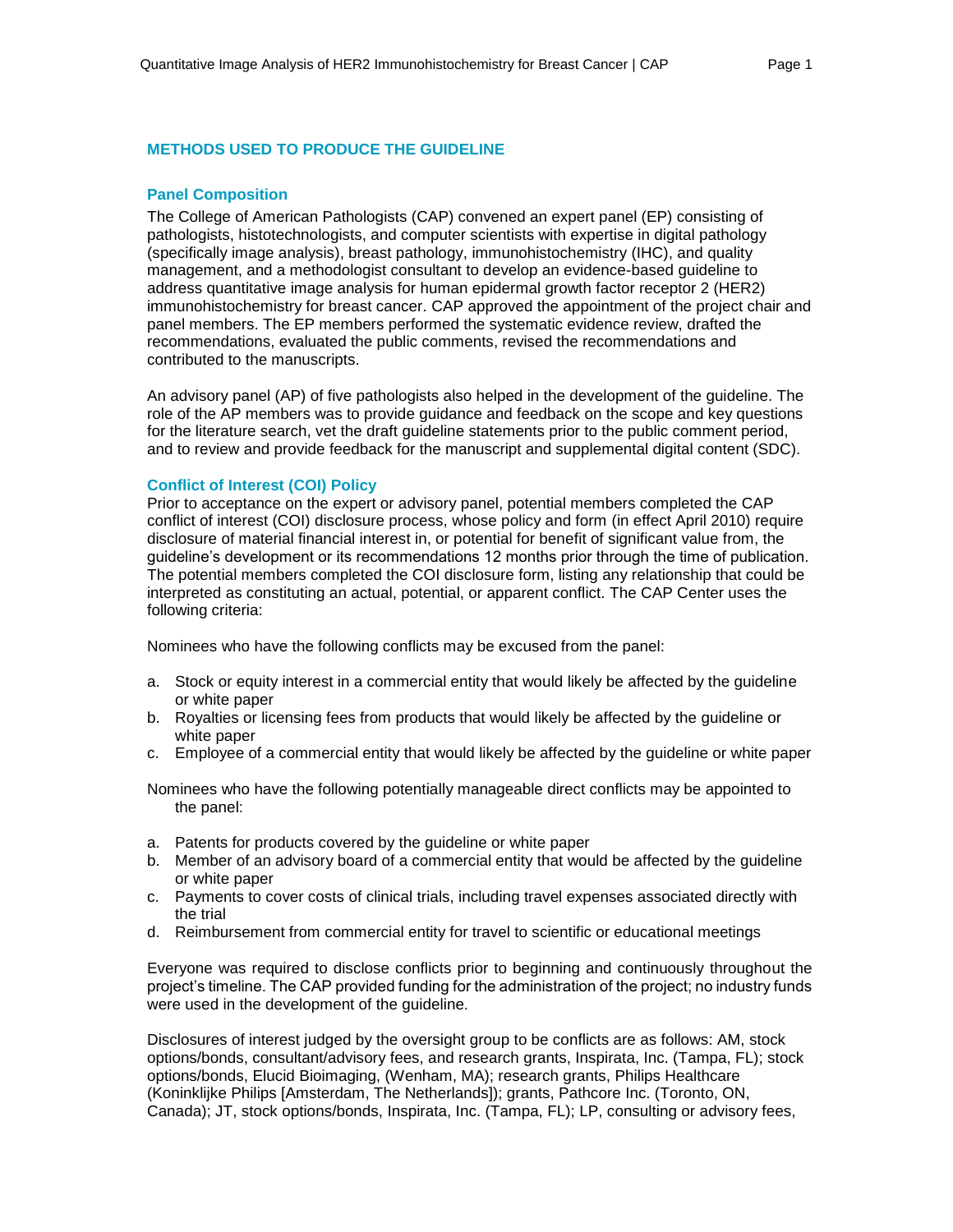Hamamatsu Photonics K.K., (Hamamatsu City, Japan); MS, stock options/bonds, Techcyte, Inc. (Orem, UT). The majority of the EP (seven of 11 members) was assessed as having no relevant conflicts of interest.

#### **Systematic Evidence Review (SER)**

The objective of the SER was to identify articles of sufficient quality that would provide data to inform the recommendations. The scope of the SER and the key questions (KQs) were established by the EP in consultation with the methodologist prior to beginning the literature search.

#### **Search and Selection**

An initial systematic literature search for relevant evidence was completed on 3/18/16 utilizing Ovid MEDLINE (Ovid Technologies Inc, New York City, NY). The search strategy included medical subject headings (MeSH) and text words to capture the general concepts of "quantitative image analysis", "HER2 testing", and "immunohistochemistry." Limits were set for the publication dates 1/1/2006 through 3/18/16 for human studies published in English. Commentaries, letters, and editorials were excluded from the original literature search. Supplementary searches were completed on 3/21/16 utilizing PubMed (National Library of Medicine, Bethesda, MD) and Scopus (Elsevier, B.V., Amsterdam, The Netherlands) for articles published from 1/1/2006 through 3/21/16. The PubMed and Scopus searches were adapted from the Ovid search string, and all search strings are included in Supplemental Figure 2.

Database searches were supplemented by additional searches for indexed and unindexed (grey) literature. The Cochrane Library, Google Scholar, the TRIP database, and the websites of guideline repository sites (https://guidelines.gov and www.g-i-n.net) were searched for relevant articles or guidelines. In addition, a focused search of organizations' websites (Clinical & Laboratory Standards Institute [CLSI], College of American Pathologists [CAP], American Society for Clinical Pathology [ASCP], Association of Directors of Anatomic and Surgical Pathology [ADASP], Association for Molecular Pathology [AMP], Digital Pathology Association [DPA], Royal College of Pathologists [RCP], Canadian Association of Pathologists, American Telemedicine Association, Digital Imaging and Communications in Medicine [DICOM], American Society of Clinical Oncology [ASCO], United States Food and Drug Administration [FDA], International Organization for Standardization [ISO]) was completed to identify applicable guidelines, protocols, or standards. Expert panel members were polled for information regarding any known unpublished studies of interest or additional published studies or guidelines not already identified. Search limits for all manual searches included human studies published in English from 1/1/2006 through 3/31/2016. All publication types except for letters, editorials, and commentaries were included in the literature search.

The Ovid MEDLINE search was rerun on 01/27/2017 to identify articles published from 3/18/16 through 01/27/2017 and guidelines repository sites (https://guidelines.gov and www.g-i-n.net) were reviewed on 01/27/2017 for newly published guidelines. A review of the reference lists of all articles included for data extraction was completed in order to identify relevant studies not previously identified.

All unique articles identified were added to DistillerSR [Evidence Partners, Ottawa, Canada] for review.

Selection at all levels was based on predetermined inclusion/exclusion criteria.

#### Eligible Study Designs

Practice guidelines, consensus documents, systematic reviews, meta-analyses, randomized control trials, comparative studies, reviews, and evaluation studies were eligible for inclusion. Meeting abstracts, non-comparative studies, and commentaries, editorials and letters were excluded a priori.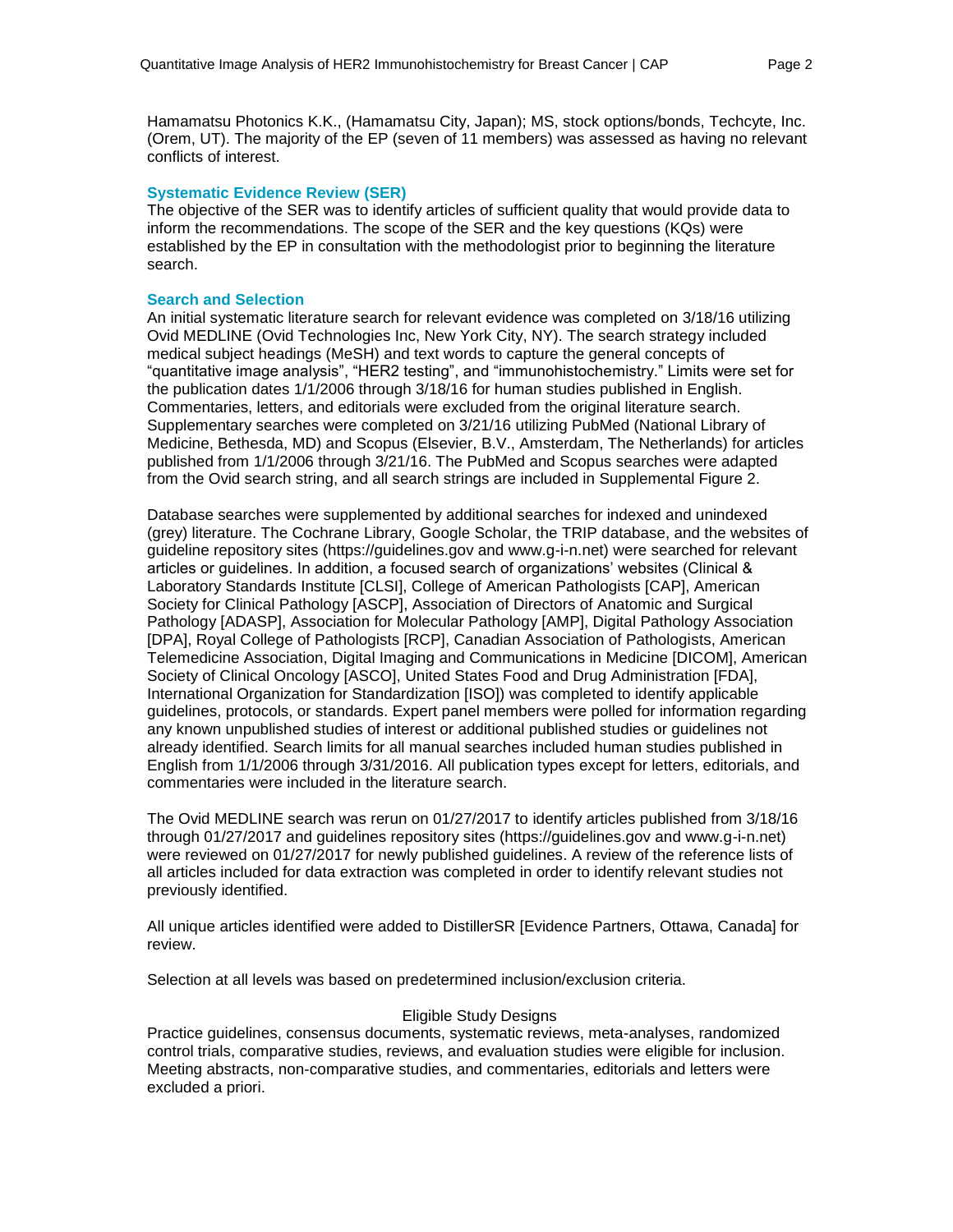#### Inclusion Criteria

Published studies were included if they met each of the following criteria:

- Studies that address quantitative image analysis
- Studies that are focused on surgical pathology samples from the breast
- Studies that address HER2 testing using immunohistochemistry
- Comparative studies or guidelines, protocols or standards
- Studies that report on at least one outcome of interest
- Studies with a population of at least 20 patients/specimens/samples
- Clinical studies
- Human studies
- Studies published in English
- Studies published since 2006

# Exclusion Criteria

- Animal studies
- Non-English studies
- Studies that address pathology samples from other body sites than breast
- Studies that address Immunofluorescence or testing/staining methods other than immunohistochemistry
- Studies with fewer than 20 patients/specimens/samples
- Research-based studies
- Studies published prior to 2006
- Studies that do not address HER2 testing
- Non-comparative studies other than relevant protocols, standards, guidelines
- Studies that do not address at least one outcome of interest
- Studies that do not address quantitative image analysis
- Meeting abstracts

# **Outcomes of Interest**

The EP deemed the following as outcomes of interest: concordance rates/observer agreement (intra- or inter-observer agreement), scoring of HER2 IHC, reproducibility, accuracy (sensitivity and or specificity rates). Qualitative or quantitative data on the following items were also deemed as outcomes of interest: validation/verification/set-up, equipment function and calibration, controls such as illumination, throughput monitoring, selecting an algorithm, machine-specific issues, experience of the observers, training or competency assessments, storage of image or data, reporting, adequacy of image or image display information (eg, pixels, screen diagonal), staining intensity, and clinical outcomes.

#### **Data Extraction & Management**

The data elements from an included article/document were extracted by one reviewer into standard data formats and tables developed using the systematic review database software, DistillerSR (Evidence Partners Inc., Ottawa, Canada); a second reviewer confirmed accuracy and completeness. Any discrepancies in data extraction were resolved by discussion between the chair and the methodologist. A bibliographic database was established in EndNote (Thomson Reuters, Carlsbad, CA) to track all literature identified and reviewed during the study.

#### **Literature Review and Analysis**

The EP met 21 times through teleconference webinars from August 4, 2015, through November 29, 2017. Additional work was completed via electronic mail. The panel met in person January 14, 2017, to review evidence from the systematic review and to draft recommendations and again June 24, 2017, to revise the draft manuscript.

The EP formed the following key questions (KQs) for which to base the literature search: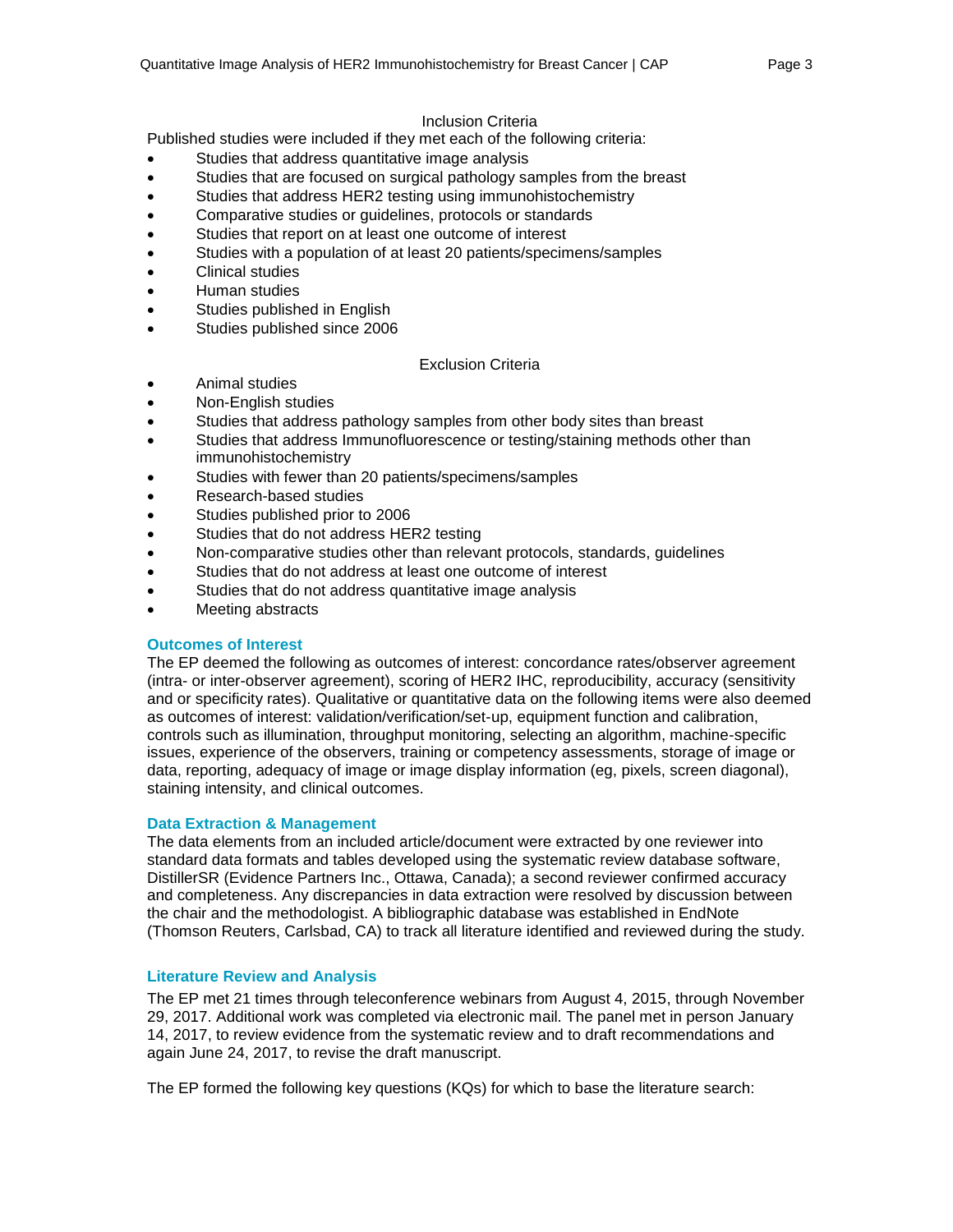1. What equipment validation and daily performance monitoring is needed?

2. What training of staff and pathologists is required? What are the competency assessments needs over time?

- 3. How does one select or develop an appropriate algorithm for interpretation?
- 4. How does one determine the performance of the image analysis?
- 5. How should image analysis be reported?

Seven of the 11 EP members participated in the systematic evidence review (SER): title-abstract screening, full-text review, and data extraction of high-level studies (i.e., randomized control trials, systematic reviews, and clinical practice guidelines). A dual review was performed for each study and in each phase of the SER; another EP member (usually the chair) adjudicated all conflicts. Five EP members participated in the literature refresh, where the studies also underwent duel review. A total of 391 studies comprised the final body of studies included in the SER. Supplemental Figure 1 displays the results of the literature review. All articles were available as discussion or background references. All members of the EP participated in developing draft recommendations, reviewing open comment feedback, finalizing and approving the final recommendations, and writing/editing of the manuscript.

#### **Peer Review**

A public, open access comment period was held from March 6 through March 27, 2017 on the CAP Web site [www.cap.org](http://www.cap.org/) for any interested stakeholder to provide feedback on the draft recommendations. Eleven draft recommendations (along with topics that were to be covered in the manuscript), two demographic questions, three questions to assess feasibility, and one area to capture general comments were posted for feedback. An announcement was sent to the following societies deemed to have interest:

#### **Medical Societies**

- American Association of Pathologists' Assistants (AAPA)
- American Cancer Society (ACS)
- Association of Directors of Anatomic and Surgical Pathology (ADASP)
- Association for Molecular Pathology (AMP)
- Association of Pathology Chairs (APC)
- Association for Pathology Informatics (API)
- American Society of Cytopathology (ASC)
- American Society of Clinical Oncology (ASCO)
- American Society for Cytotechnology (ASCT)
- American Society for Clinical Pathology (ASCP)
- California Society of Pathologists (CSP)
- College of American Pathologists (CAP)
- Canadian Association of Pathologists (CAP-APC)
- Chinese American Pathologists Association (CAPA)
- Clinical Laboratory Management Association (CLMA)
- Digital Pathology Association (DPA)
- European Society of Pathology (ESP)
- Florida Society of Pathologists (FSP)
- International Society of Breast Pathology (ISBP)
- National Society for Histotechnology (NSH)
- New York Pathological Society (NYPS)
- Society to Improve Diagnosis in Medicine (SIDM)
- The Royal College of Pathologists (RCPath)
- Texas Society of Pathologists (TSP)
- United States and Canadian Academy of Pathology (USCAP)
- United Kingdom National External Quality Assessment Service (UK NEQAS)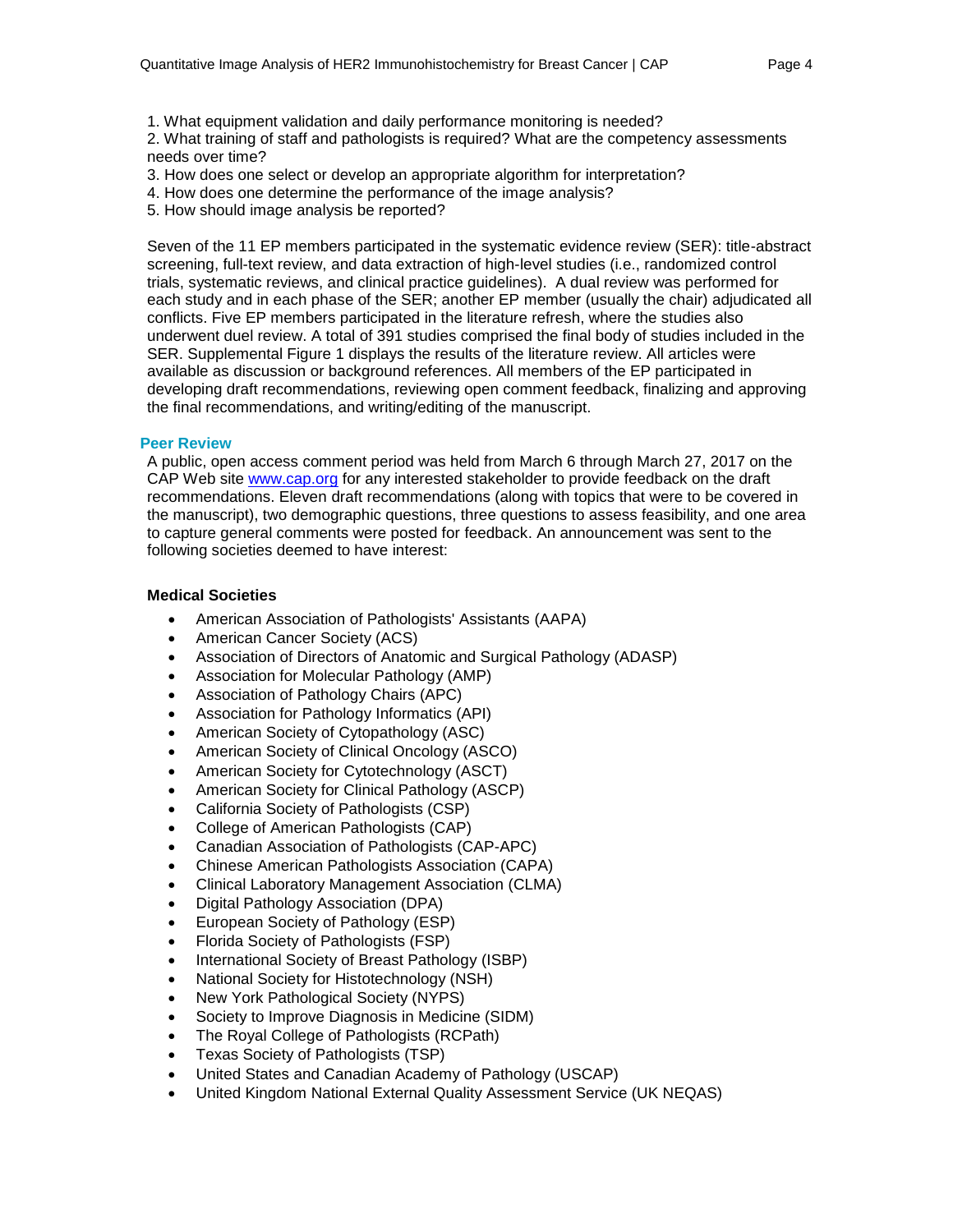- Nordic Immunohistochemical Quality Control (NordiQC)
- Canadian Immunohistochemistry Quality Control (CIQC)
- Clinical Laboratory Standards Institute (CLSI)
- IHC World

#### **Other Societies/Organizations**

- American Society for Investigative Pathology (ASIP)
- American College of Veterinary Pathologists (ACVP)
- Federation of American Societies for Experimental Biology (FASEB)
- Veterinary Cancer Society (VCS)
- European College of Veterinary Clinical Pathology (ECVCP)/European Society of Veterinary Clinical Pathology (ESVCP)
- European College of Veterinary Pathologists (ECVP)

#### **Government**

- US Food and Drug Administration (FDA)
- Centers for Medicare & Medicaid Services (CMS)
- U.S. Department of Veteran's Affairs (VA) and U.S. Department of Defense (DoD)

"Agree" and "Disagree" responses were captured for every proposed recommendation. The website also received 186 written comments. Five draft recommendations achieved more than 90% agreement, four draft statements achieved more than 80% agreement, and two received more than 70% achievement. Each EP member was assigned one draft statement for which they reviewed the comments and present them to the entire panel for group discussion. After consideration of the comments, five draft recommendations were maintained with the original language and six were revised. Resolution of all changes was obtained by majority consensus of the panel using nominal group technique (discussion at an in-person meeting, rounds of teleconference webinars, email discussion and multiple edited recommendations) amongst the panel members. The final recommendations were agreed upon by the EP with a formal vote. The panel considered laboratory efficiency and feasibility throughout the entire considered judgment process. 53.41% (47 of 88) responded that all of the draft guideline was feasible, 40.91% (36 of 88) responded that parts of it were feasible, and 5.68% (5 of 88) responded that none of it was feasible. Neither formal cost analysis nor cost effectiveness models were performed.

An independent review panel (IRP) was assembled to review and approve the guideline on behalf of the CAP Council on Scientific Affairs. The IRP was masked to the EP and to each other and were vetted through the COI process.

#### **Quality Assessment Methods**

An assessment of study quality was performed for all fully published studies meeting inclusion criteria by a research methodologist. Formal quality assessment involved determining the risk of bias by assessing key indicators, based on study design and methodological rigor. These items were assessed as being either yes  $(\sqrt{)}$ , no  $(X)$ , or not reported (NR). Methodological criteria assessed were informed by the Quality Assessment of Diagnostic Accuracy Studies (QUADAS) 2 tool, <sup>1</sup> with the following items considered:

- Sampling method used
- Blinding reported
- Same reference standard applied to all study subjects
- Appropriate statistical analyses reported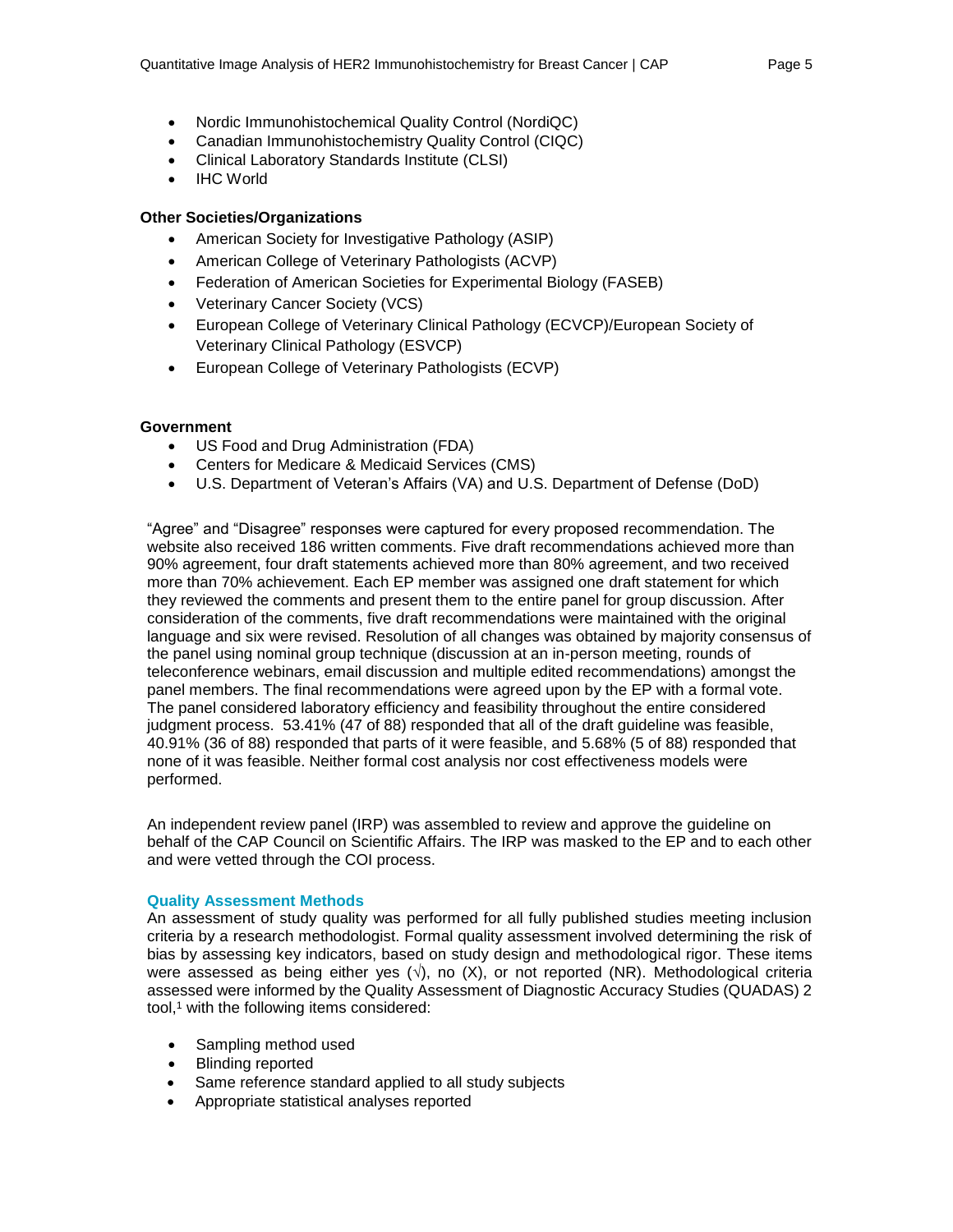• Funding source

Each study was assessed individually and a summary of the overall quality of the evidence was given considering the evidence in totality.

A rating for the strength of evidence is given for guideline statements where quality was assessed (i.e., only studies obtained from our SR). Ultimately, the designation (rating) of the strength of evidence is a judgment by the expert panel of their level of confidence that the evidence from the studies informing the recommendations reflects true effect. Supplemental Table 1 describes the grades for strength of evidence.

#### **Quality Assessment Results**

A total of 39 studies were initially included in our systematic review,2-40 however only 8 contained sufficient data to inform the recommendation statements and thus underwent formal quality assessment.6, 15, 27, 29, 30, 35, 37, 40 The remaining 31 studies not incorporated as part of the evidence base are reported in the reference list, but not further described or discussed.<sup>2-5, 7-14, 16-</sup> 26, 28, 31-34, 36, 38, 39

In the following sections, the quantity of the evidence as determined by the number of studies that met our inclusion criteria and were retained, the evidence type as determined by study design, the quality of that evidence as determined by the risk of bias assessment, and its consistency are all reported, both as individual studies and in totality, statement by statement.

Statements 1-3 and 5-11 had insufficient published data to inform the recommendations.

Statement 4 is supported by a total of 8 studies that assessed reproducibility, concordance and/or observer agreement.<sup>6, 15, 27, 29, 30, 35, 37, 40</sup> Refer to Supplemental Table 2 for the quality assessment (QA) results for studies informing Statement 4.

Overall, the body of evidence included in this clinical practice guideline represents a summary of the available evidence with a risk of bias of individual studies ranging from low to high. Three of the included studies were determined to have a low risk of bias,  $6, 15, 40$  one a moderate risk of bias,  $37$  and four a high risk of bias.  $29, 30, 35, 40$ 

#### **Assessing the Strength of Recommendations**

The central question that the panel addressed in developing the guideline was "what procedural principles must be followed in order to assure that HER2 IHC quantitative analysis is accurate and reproducible?"

Development of recommendations required that the panel review the identified evidence and make a series of key judgments:

- 1. What are the significant findings related to each KQ or outcome? Determine any regulatory requirements and/or evidence that support a specific action.
- 2. What is the overall strength of evidence supporting each KQ or outcome? Strength of evidence is graded as Convincing, Adequate or Inadequate, based on four published criteria (Supplemental Table 1). Strength of evidence is a key element in determining the strength of a recommendation.
- 3. What is the strength of each recommendation? There are many methods for determining the strength of a recommendation based on the strength of evidence and the magnitude of net benefit or harm. Supplemental Table 3 describes the ratings for the strength of recommendation, based on the strength of evidence and the likelihood that further studies will change the conclusions. Recommendations not supported by evidence (i.e., evidence was missing or insufficient to permit a conclusion to be reached) were made based on consensus expert opinion. Another potential consideration is the likelihood that additional studies will be conducted that fill gaps in knowledge.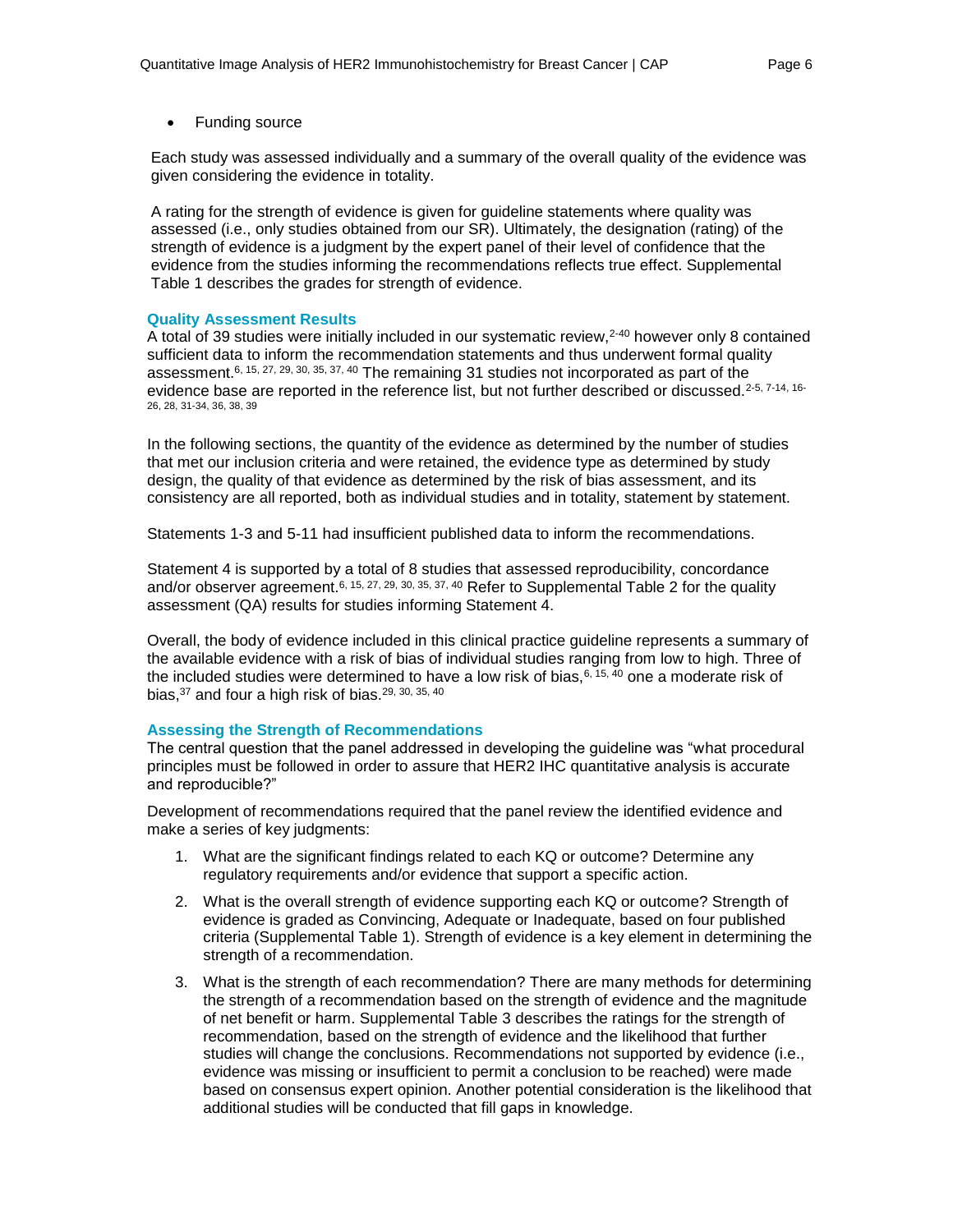4. What is the net balance of benefits and harms?

#### **Discussion of Benefits and Risks/Harms of Implementing the Recommendations**

**1. Expert Consensus Opinion. – Laboratories that choose to implement quantitative image analysis (QIA) for HER2 immunohistochemistry interpretation for clinical testing should select a QIA system that is validated for diagnostic interpretation. The final reporting schema should be consistent with the American Society of Clinical Oncology (ASCO) and the College of American Pathologists (CAP) guideline "Recommendations for Human Epidermal Growth Factor 2 Testing in Breast Cancer."**

By implementing this guideline statement, laboratories using QIA would be compliant with accreditation requirements for validating their imaging system. Successful validation, however, requires proper planning, documentation, and staffing. The laboratory director along with other laboratory personnel will need the expertise required to validate the imaging system for HER2 IHC and may need support from vendors or others outside of their institution who have more experience with the imaging system/algorithm.

The ASCO/CAP HER2 guideline is widely accepted by pathologists. Following the reporting schema of would provide consistency in reporting. This may help with the acceptability of QIA by treating clinicians.

#### **2. Recommendation. – Laboratories should validate their QIA results for clinical use by comparing them to an alternative, validated method(s) such as HER2 fluorescence in situ hybridization (FISH) or consensus images for HER2 immunohistochemistry (IHC).**

Results of the QIA must be validated according to laboratory accreditation requirements. Validating QIA results by comparing them to an alternative, validated method will demonstrate the validity of the system. While this may be done in various ways, using FISH or consensus images are offered as acceptable methods.

#### **3. Recommendation. – Laboratories should ensure that the results produced by a QIA system are reproducible within and between different batch analyses.**

Implementing this recommendation will ensure that laboratories are meeting accreditation requirements and should not result in additional burden to the laboratory. Demonstrating reproducibility will likely increase the laboratory's confidence in the use of QIA for diagnostic purposes.

#### **4. Recommendation. – Laboratories should ensure that the results produced by a quantitative image analysis system are reproducible between operators when they select regions of interest for analysis and/or perform annotation.**

Implementing this recommendation will ensure that laboratories are meeting accreditation requirements and should not result in additional burden to the laboratory. Demonstrating reproducibility will likely increase the laboratory's confidence in the use of QIA for diagnostic purposes.

#### **5. Recommendation. – Laboratories should monitor and document the performance of their QIA system.**

Implementing this recommendation will ensure that laboratories are meeting accreditation requirements. Monitoring and documenting performance of laboratory tests/systems is common laboratory practice and this recommendation should not result in additional burden to the laboratory.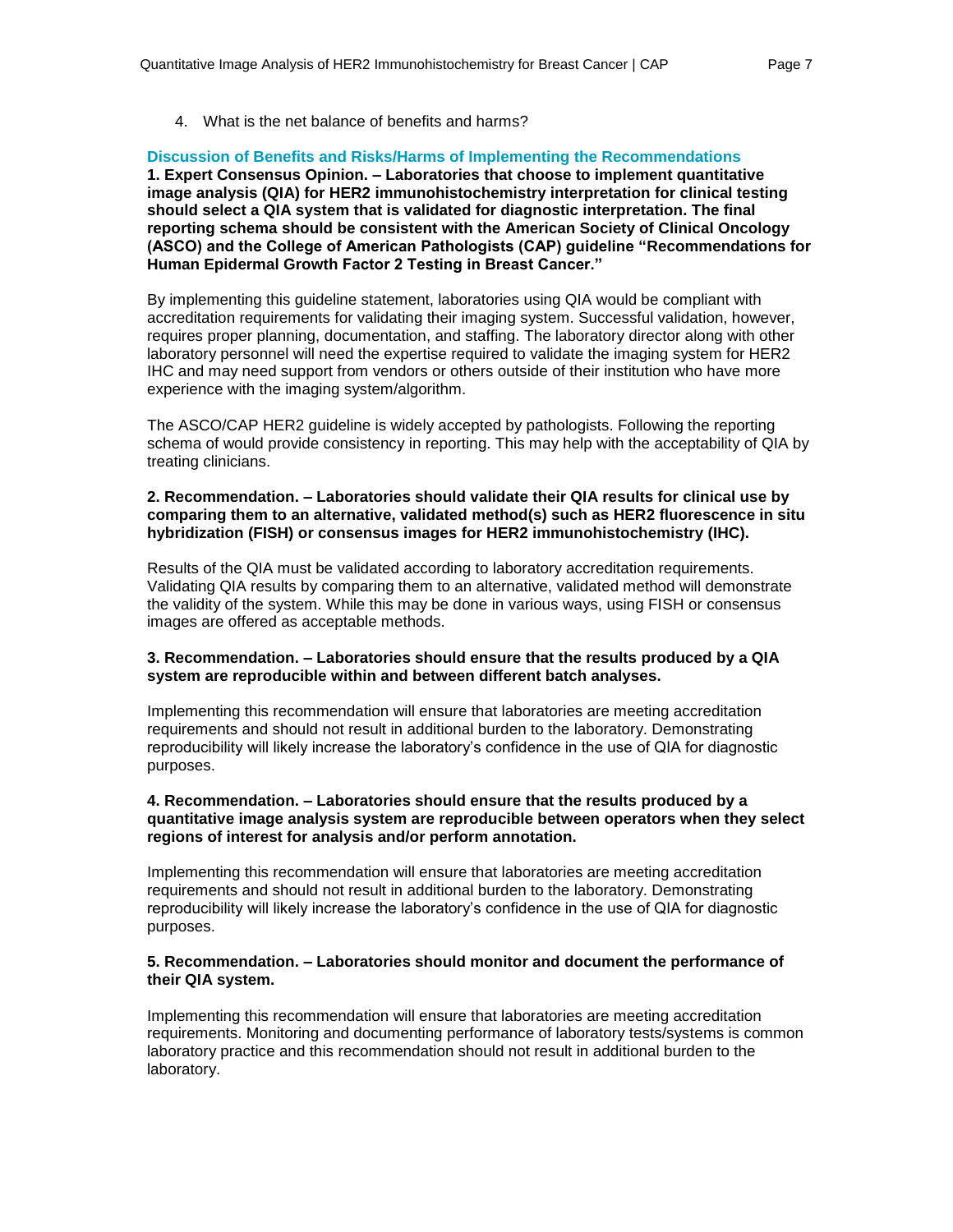#### **6. Recommendation. – Laboratories should have procedures in place to address changes to the quantitative image analysis system that could impact clinical results.**

Implementing this recommendation will ensure that laboratories are meeting accreditation requirements. Change procedures are common within the laboratory and this recommendation should not result in additional burden to the laboratory.

#### **7. Expert Consensus Opinion. – The pathologist should document that results were obtained using QIA in the pathology report.**

Though implementing this guideline statement adds more information to the pathology report, this information is required by laboratory accreditation programs, specifically the vendor and name of the imaging system. Any person that sees the report (from the treating physician to administrative staff) will be aware that QIA used. This information could also be used as evidence for QIA billing.

#### **8. Recommendation. – Personnel involved in the QIA process should be trained specifically in the use of the technology.**

Implementing this recommendation ensures laboratories are meeting accreditation requirement. This, in turn, should increase the laboratory's confidence in the personnel and overall use of QIA for diagnostic purposes.

While training in QIA is necessary, laboratories have the burden of defining what this training entails specifically. Vendors may offer a formal training program (i.e., training that involves a certificate of completion or competency), but laboratories should also determine if any additional training/education is necessary beyond the vendor. Developing this training can be time consuming initially, but the panel believes that the benefits of doing so outweigh any harms/risks.

#### **9. Expert Consensus Opinion. – Laboratories should retain QIA results and the algorithm metadata in accordance with local requirements and applicable regulations.**

The main risk of implementing this guideline statement is that laboratories will have to store results and algorithm metadata in compliance with local requirements and applicable regulations, which may be costly (although necessary for quality control and quality assurance purposes).

#### **10. Recommendation. – The pathologist who oversees the entire HER2 QIA process used for clinical practice should have appropriate expertise in this area.**

Implementing this recommendation ensures laboratories are meeting accreditation requirement. This, in turn, should increase the laboratory's confidence in the use of QIA for clinical practice. This recommendation intentionally does not define what "appropriate" means; laboratories should determine the level of expertise the pathologist overseeing this process should have. Laboratories should consider their pathologists' experience/knowledge when determining who will oversee the HER2 QIA process. This pathologist should have advanced expertise in QIA and is able to trouble-shoot in comparison to pathologists who use QIA to sign out HER2 IHC.

#### **11. Expert Consensus Opinion. – The pathologist finalizing the case should be knowledgeable in the use of the HER2 QIA system and visually verify the correct ROI was analyzed, the algorithm annotated image produced, and the image analysis results.**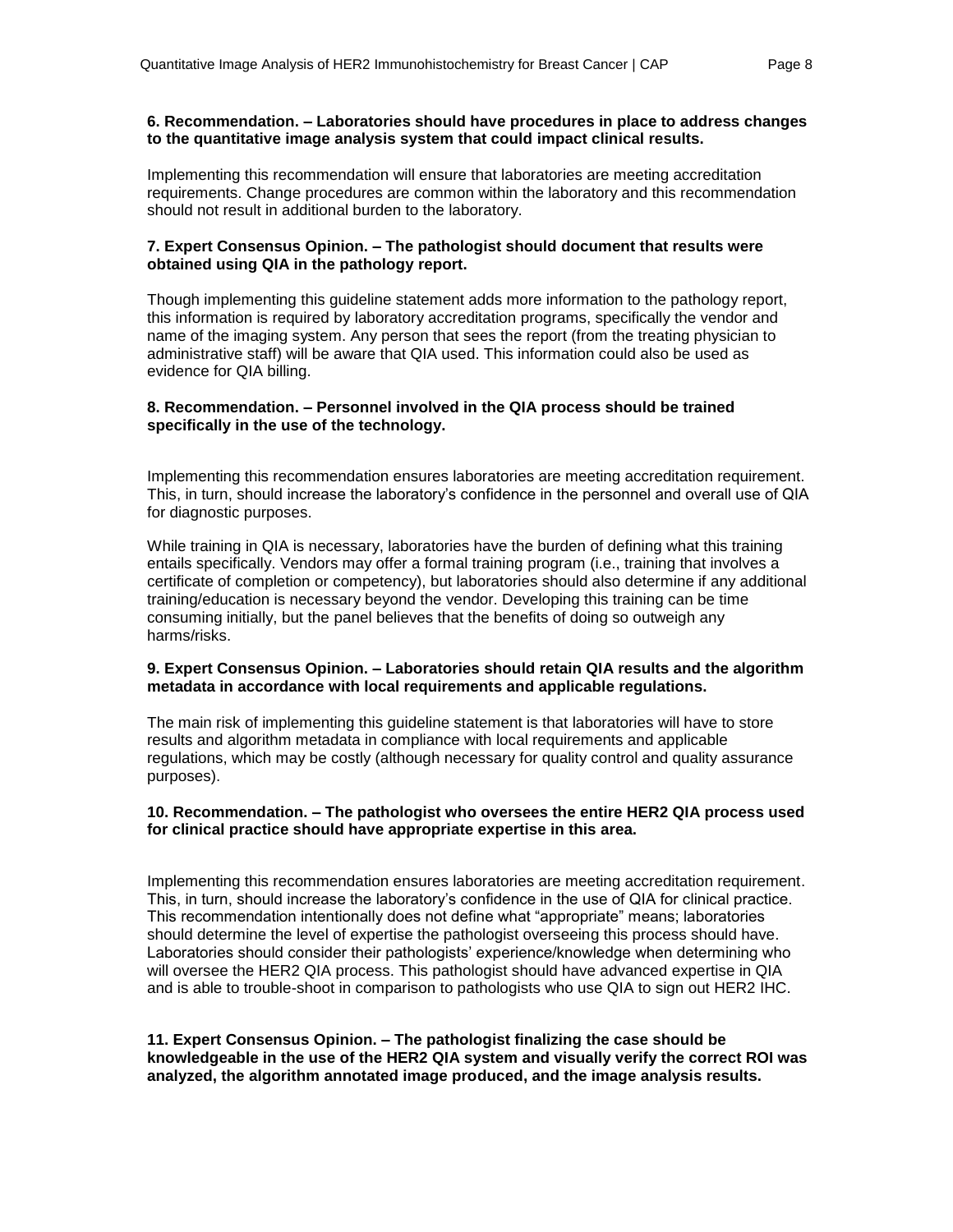While the pathologists finalizing the case may not be the same person as the pathologist in charge of overseeing the process, it is important that the former is knowledgeable in the use of the system. The benefit in this knowledge is that he/she should be able to understand if anything he/she is seeing is askew, the clinical validity, and ability to resolve discrepancy.

#### **Dissemination Plans**

The CAP plans to host a Quantitative Image Analysis of HER2 IHC for Breast Cancer resource page which will include a link to the manuscript and supplement; a summary of the recommendations, a teaching PowerPoint slide deck (Microsoft Corporation, Redmond, WA), a frequently asked question (FAQ) document, an infographic, and a glossary (also provided at the end of this document). The guideline will be promoted and presented at various society meetings.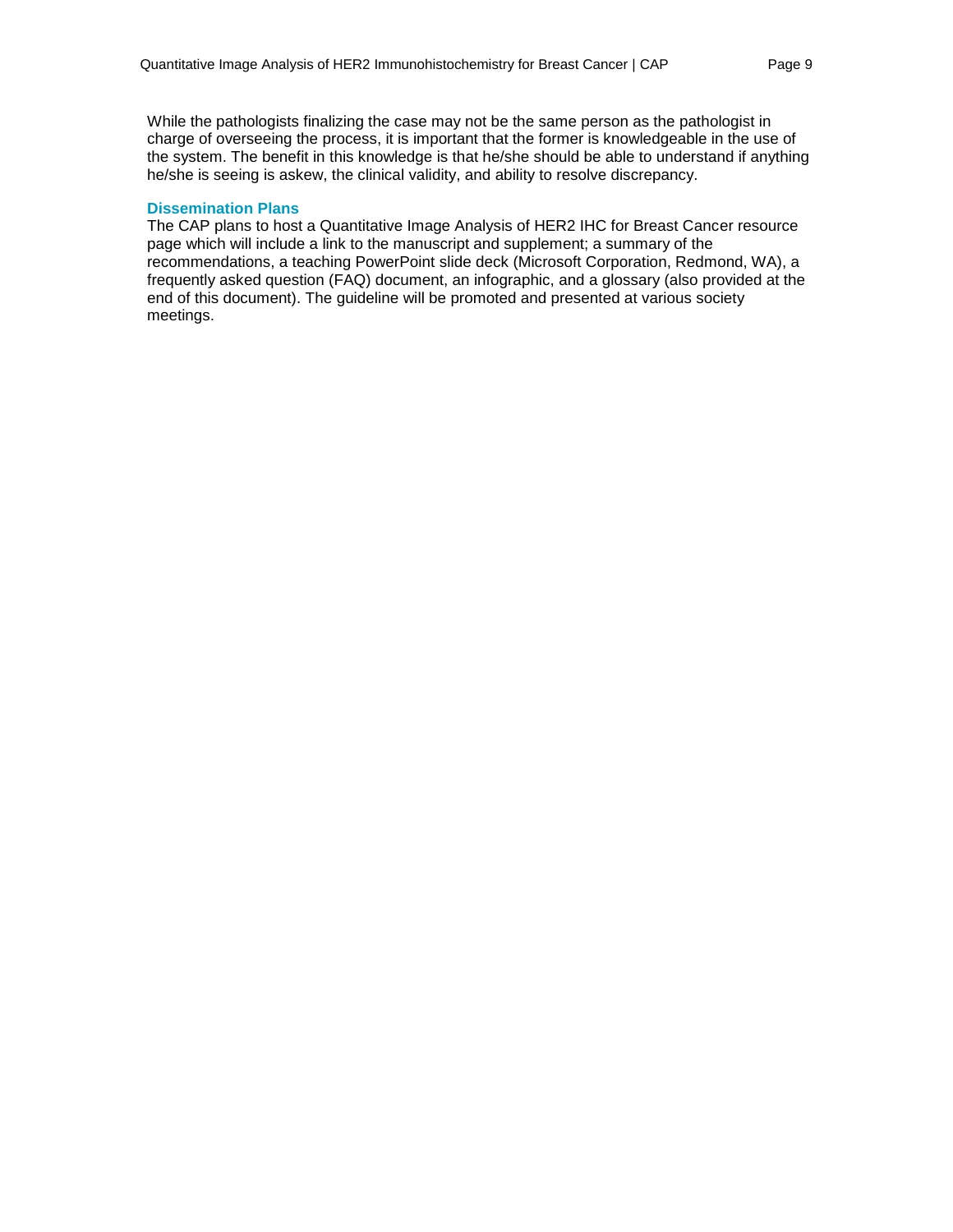# **Glossary**

**Accuracy** - The degree of correctness or true values of a given laboratory result comparing to a gold standard. Accuracy also implies freedom from error.<sup>41</sup>

**Algorithm** - A sequential set of instructions used in calculations or problem solving. A diagnostic algorithm or a therapeutic algorithm consists of a stepwise series of instructions with branching pathways to be followed to assist a physician in coming to a diagnosis or deciding on a management strategy, respectively.<sup>42</sup> Image analysis algorithms are used to assist image-based assessment of digital pathology slides.

**Batch analysis -** An analysis in which all of the samples collected for a specific, nonemergent assay undergo the same testing process at the same time or sequentially.<sup>43</sup>

**Function Check** – Confirmation that an instrument or item of equipment operates according to manufacturer's specifications before routine use, at prescribed intervals, or after minor adjustment. Depending on the type of system, function checks may include calibration.<sup>44</sup>

**Instrument calibration** - A process of comparison in which an instrument is used to measure or is measured by a calibration standard, and the result is compared to two things: the known value and uncertainty of the standard and the performance specifications required by the customer. It quantifies the relationship between the readings of a measurement standard under controlled and specified conditions.<sup>45</sup>

**Inter-run reproducibility** - Also known as within-run precision. Replicates of the same sample across different run demonstrate high correlation.<sup>46</sup>

**Intra-run reproducibility** - Replicates of samples demonstrate high correlation in the same run. This is to monitor sample to sample variation.<sup>46</sup>

**Laboratory developed test (LDT)** - A type of in vitro diagnostic test that is designed, manufactured and used within a single laboratory according to the laboratory's own procedures.<sup>47</sup>

**Metadata** - Data/information that provides information about other data which include descriptive, structural and administrative metadata.<sup>48</sup>

**Precision** – The closeness of agreement between independent results of measurements obtained under stipulated conditions.<sup>41</sup>

**Quantitative image analysis (QIA)** – 1) A process whereby quantitative and meaningful information is acquired from the digital images of a specimen, and 2) The computer-assisted detection or quantification of specific features in an image following enhancement and processing of that image, including analysis of immunohistochemistry samples, DNA analysis, morphometric analysis, and *in situ* hybridization.<sup>44</sup>

**Quantitative image analysis (QIA) system** – A system that integrates automated microscopy, high-quality image acquisition, and powerful analytical algorithms to detect, count, and quantify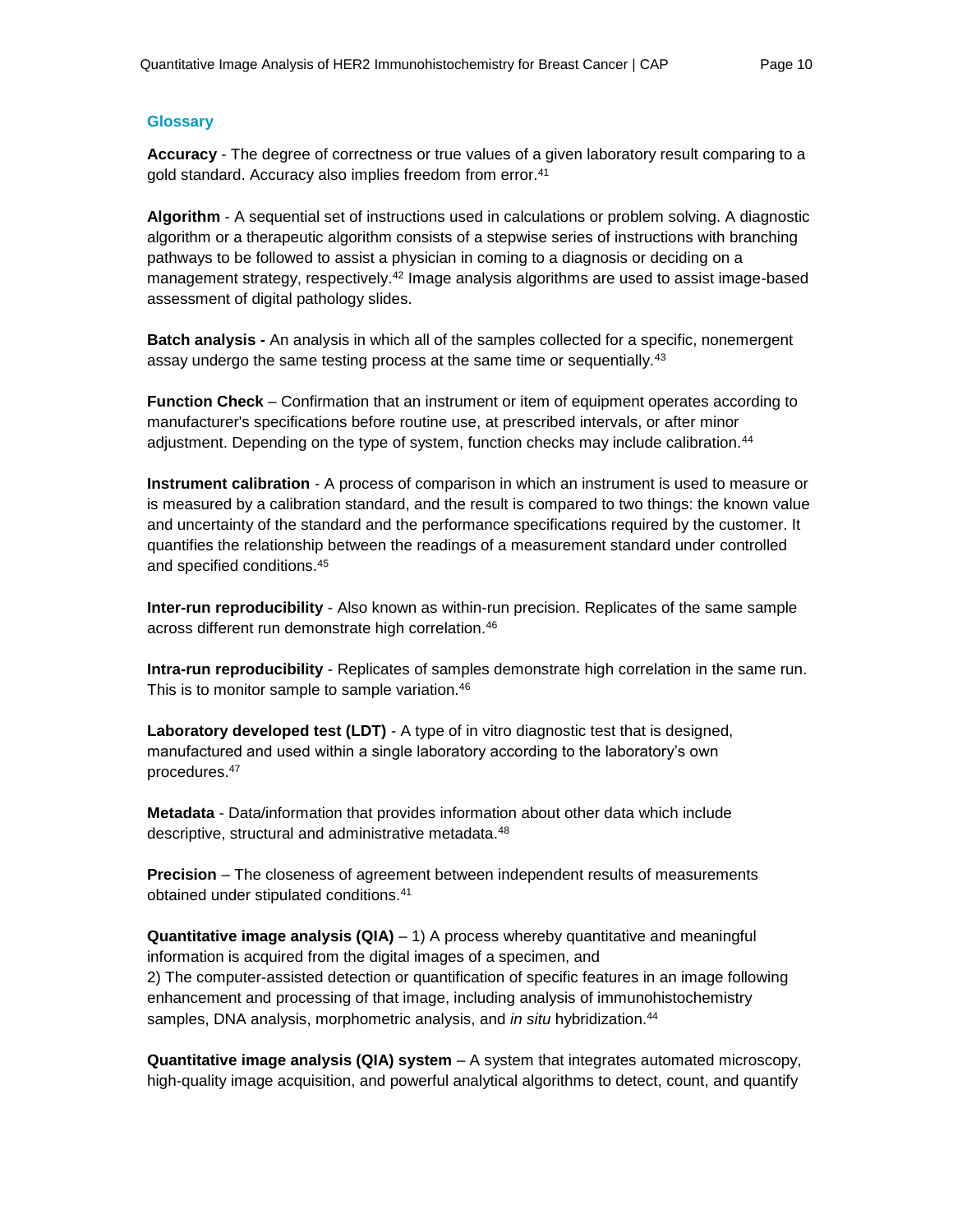**Region of interest (ROI)** *-* Also called a potential target or image-subregion; a portion of an image that is of interest and upon which an image analysis will be performed on.<sup>50</sup>

**Reproducibility** - The ability of a test or study to be duplicated either by the same researcher or by someone else working independently.<sup>51</sup>

**Revalidation** – A procedure used to assess a previously validated test's accuracy and reliability in detecting the marker of interest when there has been a change in test conditions (e.g. methods, equipment, or specimen or fixative types). The degree of revalidation required depends on the nature of the change.

**Validation** - A documented program that provides a high degree of assurance that a specific process, system or test method will consistently produce a result that accomplishes its intended purpose, meeting predetermined acceptance criteria.<sup>52</sup>

**Verification** - The process of evaluating a test or a product of a development phase to determine whether it meet the specified requirements. In the post-development phase, verification procedures to endure the product continuously meeting the initial design specifications.<sup>52</sup>

| <b>Designation</b> | <b>Description</b>                                  | <b>Quality of Evidence</b>           |
|--------------------|-----------------------------------------------------|--------------------------------------|
| Convincing         | High confidence that available evidence             | High/Intermediate quality evidence   |
|                    | reflects true effect. Further research is very      |                                      |
|                    | unlikely to change the confidence in the            |                                      |
|                    | estimate of effect.                                 |                                      |
| Adequate           | Moderate confidence that available evidence         | Intermediate/Low quality of evidence |
|                    | reflects true effect. Further research is likely to |                                      |
|                    | have an important impact on the confidence in       |                                      |
|                    | estimate of effect and may change the               |                                      |
|                    | estimate.                                           |                                      |
| Inadequate         | Little confidence that available evidence           | Low/Insufficient evidence and expert |
|                    | reflects true effect. Further research is very      | panel uses formal consensus          |
|                    | likely to have an important impact on the           | process to reach                     |
|                    |                                                     | recommendation                       |

# **Supplemental Table 1: Grades for Strength of Evidence**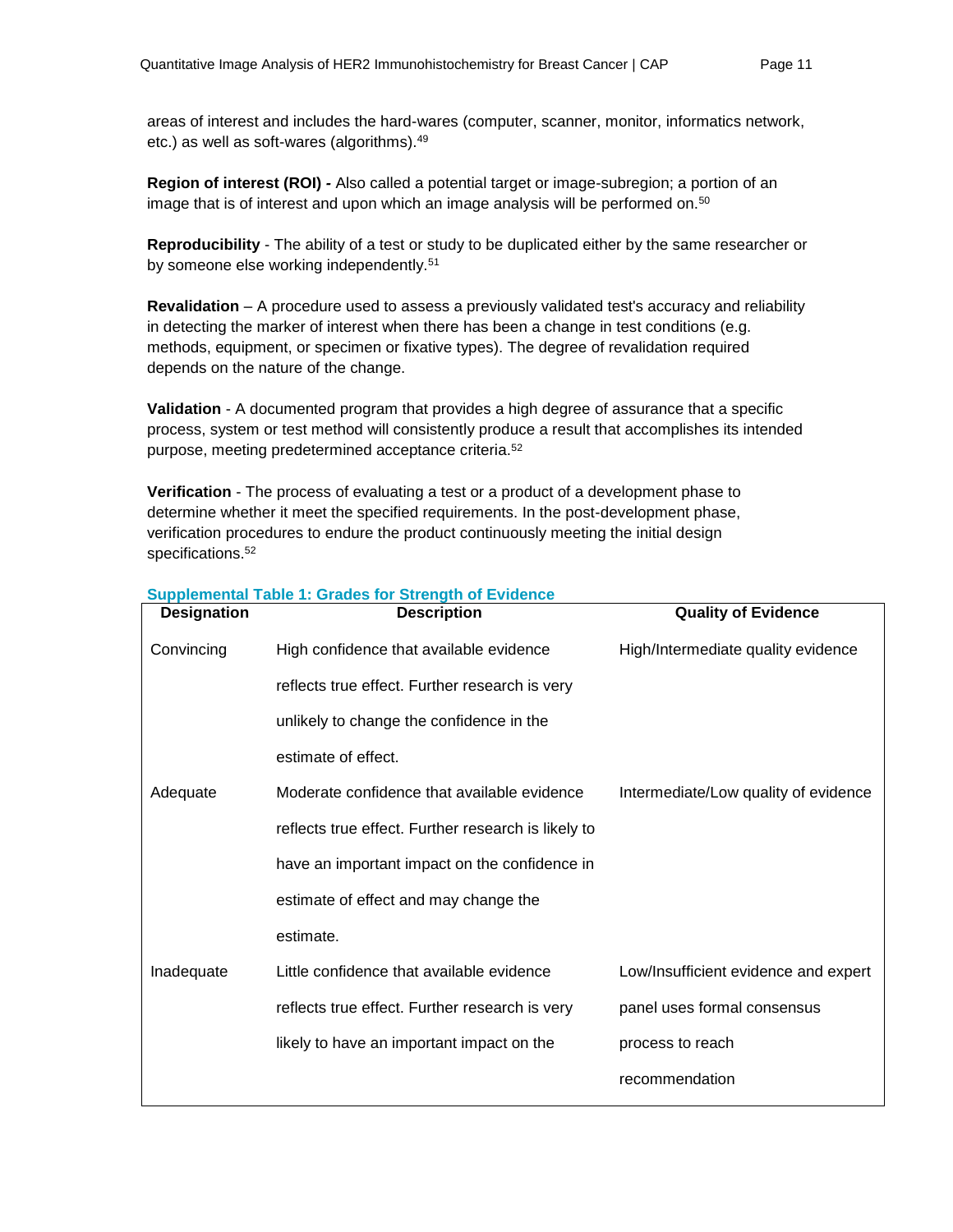|              | confidence in the estimate of effect and is likely |                                  |
|--------------|----------------------------------------------------|----------------------------------|
|              | to change the estimate.                            |                                  |
|              |                                                    |                                  |
| Insufficient | Evidence is insufficient to discern net effect.    | Insufficient evidence and expert |
|              | Any estimate of effect is very uncertain.          | panel uses formal consensus      |
|              |                                                    | process to reach                 |
|              |                                                    | recommendation                   |

Adapted from J Clin Epidemiol, 64(4), Balshem H, Helfand M, Schunemann HJ, et al. GRADE guidelines: 3. Rating the quality of evidence, p. 401-406, copyright 2011, with permission from Elsevier.<sup>53</sup>

| Author, year                        | Patient selection<br>$\overleftarrow{\mathbf{o}}$<br>consecutive<br>Random | Blinding   | same reference<br>Did all pts receive<br>standard<br>the | statistical analysis<br>Appropriate | source<br>Funding                                                                                               | Overall<br><b>Potential</b><br><b>Risk of</b><br>Bias* |
|-------------------------------------|----------------------------------------------------------------------------|------------|----------------------------------------------------------|-------------------------------------|-----------------------------------------------------------------------------------------------------------------|--------------------------------------------------------|
| Bolton et al, <sup>6</sup><br>2010  | <b>NR</b>                                                                  | $\sqrt{ }$ | $\sqrt{}$                                                |                                     | Funding from non-profit<br>organizations                                                                        | Low                                                    |
| Gavrielides et<br>al, 15 2011       | <b>NR</b>                                                                  | $\sqrt{}$  | $\sqrt{}$                                                | $\sqrt{}$                           | NR, but report no COIs                                                                                          | Low                                                    |
| Gustavson et<br>al, 40 2009         | V                                                                          | <b>NR</b>  |                                                          |                                     | All authors are employees<br>of HistoRx, Inc (New<br>Haven, CT), the sole<br>licensee of the AQUA<br>technology | High                                                   |
| Minot et al, <sup>27</sup><br>2012  | $\sqrt{}$                                                                  | $\sqrt{ }$ | $\sqrt{}$                                                | $\sqrt{}$                           | NR, but reported no COIs                                                                                        | Low                                                    |
| Nassar et<br>al, <sup>29</sup> 2011 | <b>NR</b>                                                                  | $\sqrt{}$  | V                                                        | V                                   | Authors paid by industry                                                                                        | High                                                   |
| Prasad et<br>al, 30 2011            | <b>NR</b>                                                                  | <b>NR</b>  | $\sqrt{}$                                                | V                                   | <b>NR</b>                                                                                                       | High                                                   |
| Slodkowska<br>et al, 35 2010        | NR.                                                                        | <b>NR</b>  | √                                                        | V                                   | Industry                                                                                                        | High                                                   |
| Turashvili et<br>al, 37 2009        | NR.                                                                        | <b>NR</b>  | V                                                        | $\sqrt{}$                           | NR, but reported no COIs                                                                                        | Moderate                                               |

COI – conflict of interest; NR – not reported;

# **Supplemental Table 3: Grades for Strength of Recommendations**

| <b>Designation</b>                     | <b>Recommendation</b>                                                              | <b>Rationale</b>                                                           |
|----------------------------------------|------------------------------------------------------------------------------------|----------------------------------------------------------------------------|
| <b>Strong</b><br><b>Recommendation</b> | Recommend For or Against a particular<br>practice (Can include "must" or "should") | Supported by convincing<br>(high) or adequate<br>(intermediate) quality of |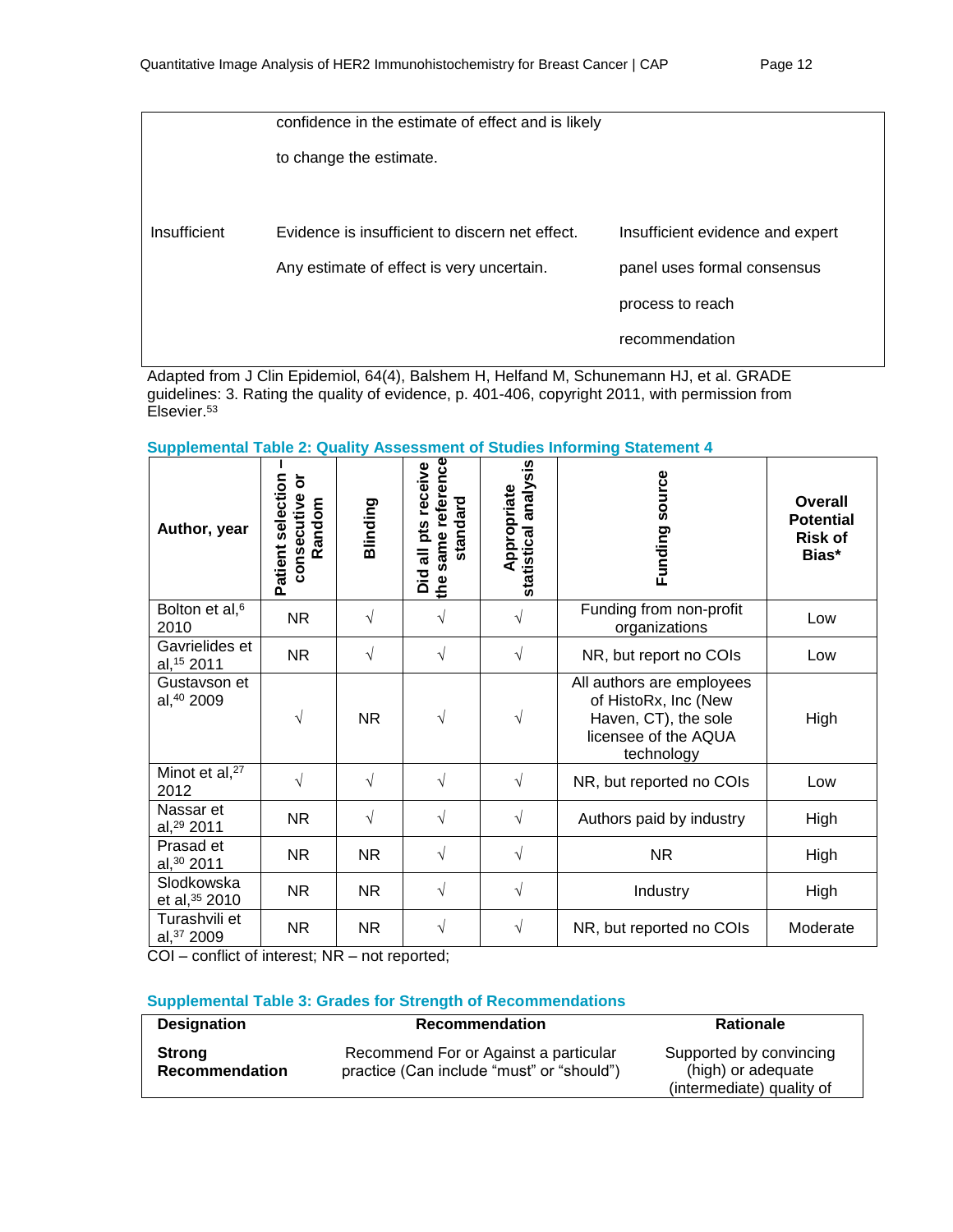|                                           |                                                                                   | evidence and clear benefit<br>that outweighs any harms                                                                                                                                                                   |
|-------------------------------------------|-----------------------------------------------------------------------------------|--------------------------------------------------------------------------------------------------------------------------------------------------------------------------------------------------------------------------|
| <b>Recommendation</b>                     | Recommend For or Against a particular<br>practice (Can include "should" or "may") | Some limitations in quality of<br>evidence (adequate<br>[intermediate]), balance of<br>benefits and harms, values, or<br>costs but panel concludes<br>that there is sufficient<br>evidence to inform a<br>recommendation |
| <b>Expert Consensus</b><br><b>Opinion</b> | Recommend For or Against a particular<br>practice (Can include "should" or "may") | Serious limitations in quality<br>of evidence (inadequate [low]<br>or insufficient), balance of<br>benefits and harms, values or<br>costs, but panel consensus is<br>that a statement is necessary                       |
| No Recommendation                         | No Recommendation For or Against a<br>particular practice                         | Insufficient evidence to<br>provide a recommendation,<br>balance of benefits and<br>harms, values or costs                                                                                                               |

Derived from Andrews et al.<sup>54</sup>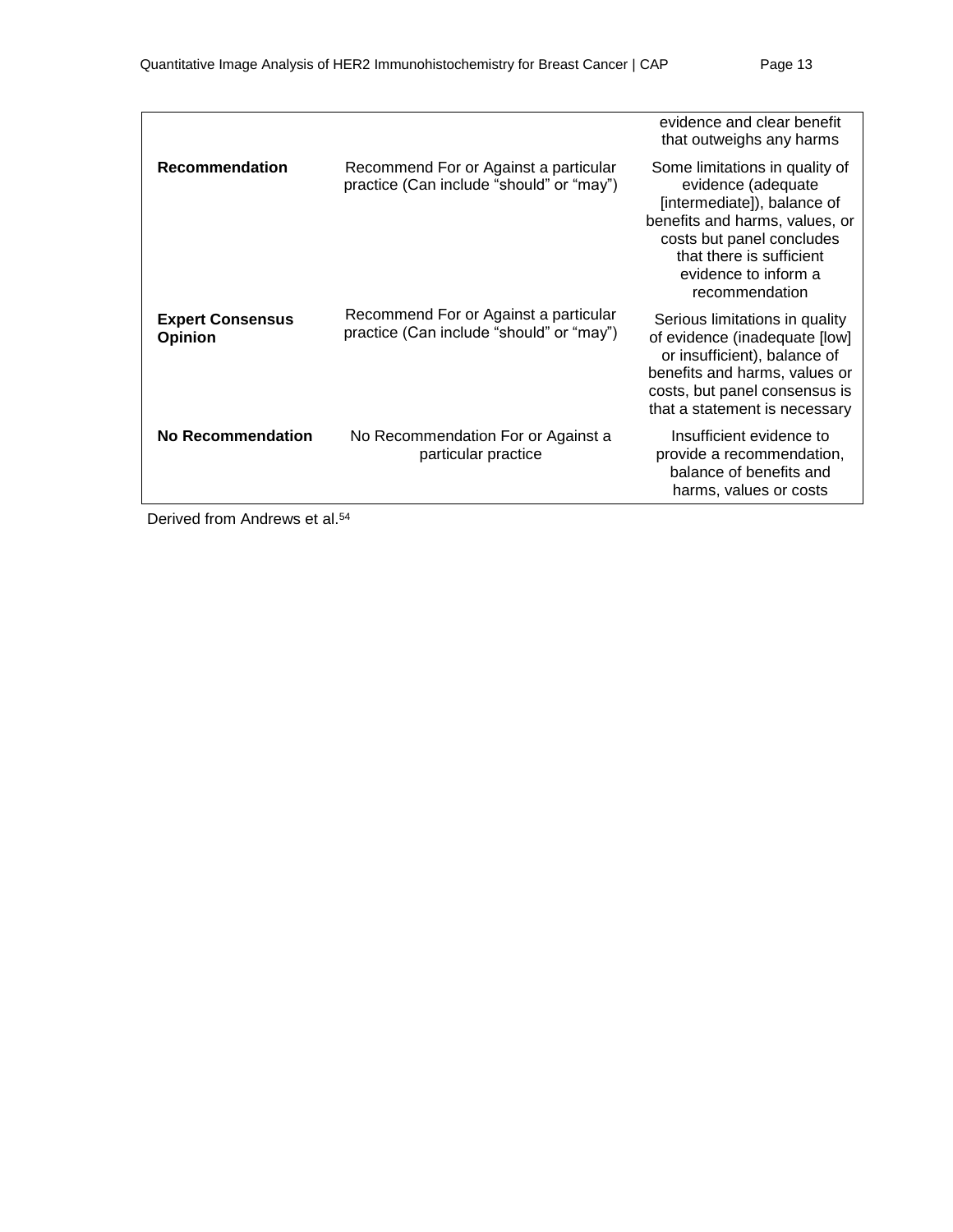

**Supplemental Figure 1: Literature Review Flow Diagram \***

\*Moher D, Liberati A, Tetzlaff J, Altman DG; The PRISMA Group. Preferred reporting items for systematic reviews and meta-analysis: the PRISMA statement. PLoS Med. 2009;6(6):e1000097. doi:10.1371/journal.pmed1000097<sup>55</sup>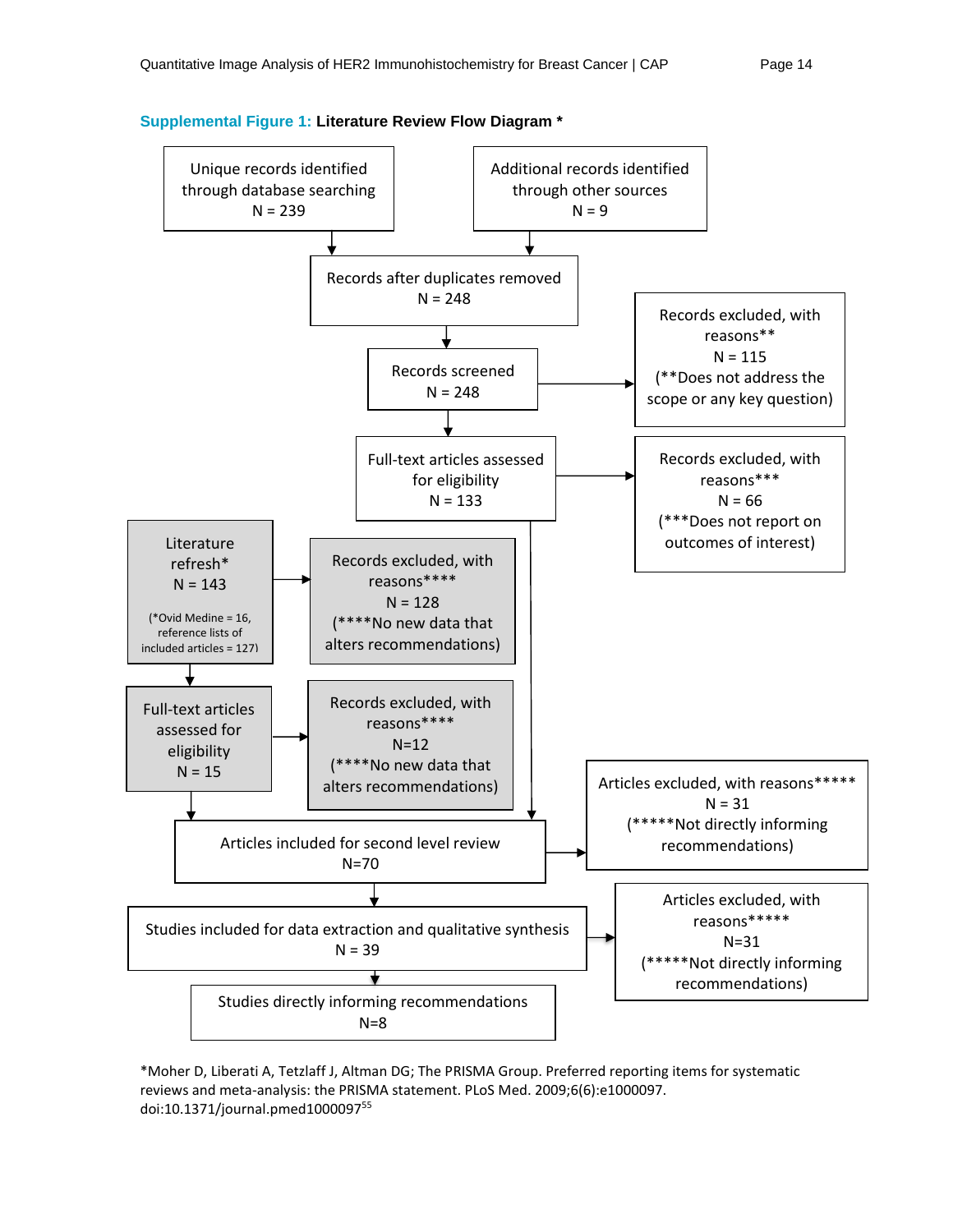# **Supplemental Figure 2:**

#### **Ovid Search String:**

Database: Ovid MEDLINE(R) In-Process & Other Non-Indexed Citations and Ovid MEDLINE(R) <1946 to Present>, Ovid MEDLINE(R) Daily Update <March 17, 2016> Search Strategy:

-------------------------------------------------------------------------------- 1 image processing, computer-assisted/ (100106)

- 2 image interpretation, computer-assisted/ (35776)
- 3 diagnosis, computer-assisted/ (19794)

4 ((quantitat\$ or quantif\$ or count\$ or score or scoring or assess\$ or evaluat\$ or analyze or analys?s or algorithm\$) and (image\$ or digital or optical or "whole slide" or WSI)).tw. (326196)

- 5 or/1-4 (427212)
- 6 Genes, erbB-2/ (2786)
- 7 Receptor, ErbB-2/ (18170)
- 8 (HER?2\$ or ERBB?2 or HER2 or HER-2 or ERBB2 or ERBB-2).tw. (27694)
- 9 "human epidermal growth factor receptor 2".tw. (3664)
- 10 ERBB2 protein, human.nm. (5597)
- 11 or/6-10 (31672)
- 12 exp immunohistochemistry/ (540858)
- 13 (immunocytochemistry or immunocytochemical or IHC or immunoreactivity or
- immunohistochemical or immunohistochemistry).tw. (358296)
- 14 (immunohistochemically or immunocytochemically).tw. (32257)
- 15 immunofluorescence.tw. (91369)
- 16 or/12-15 (775226)
- 17 5 and 11 and 16 (332)
- 18 remove duplicates from 17 (330)
- 19 limit 18 to english language (322)
- 20 limit 19 to yr="2006 -Current" (205)
- 21 animals/ not humans/ (4172976)
- 22 20 not 21 (197)
- 23 limit 22 to (comment or editorial or letter) (0)
- 24 22 not 23 (197)

# **PubMed Search String:**

((((((((quantitative[tiab] OR quantitate[tiab] OR quantify[tiab] OR count[tiab] OR counting[tiab] OR counts[tiab] OR score[tiab] OR scores[tiab] OR scoring[tiab] OR assess[tiab] OR assessment[tiab] OR evaluate[tiab] OR evaluation[tiab] OR evaluates[tiab] OR analyze[tiab] OR analysis[tiab] OR analyses[tiab] OR algorithm[tiab] OR "algorithms"[MeSH Terms]) AND (image[tiab] OR images[tiab] OR digital[tiab] OR optical[tiab] OR "whole slide"[tiab] OR WSI[tiab]) OR ("image processing, computerassisted"[MeSH Terms:noexp] OR "image interpretation, computer-assisted"[MeSH Terms:noexp] OR "diagnosis, computer-assisted"[MeSH Terms:noexp] )))) AND (("Genes, erbB-2"[MeSH Terms] OR "Receptor, ErbB-2"[MeSH Terms] OR "ERBB2 protein, human"[Supplementary Concept]) OR "human epidermal growth factor receptor 2"[tiab] OR HER-2[tiab] OR HER2[tiab] OR ERBB2[tiab] OR ERBB-2[tiab])) AND (immunocytochemistry[tiab] OR immunocytochemical[tiab] OR IHC[tiab] OR immunoreactivity[tiab] OR immunohistochemical[tiab] OR immunohistochemistry[tiab] OR immunohistochemically[tiab] OR immunocytochemically[tiab] OR immunofluorescence[tiab] OR "immunohistochemistry"[MeSH Terms])) AND ( "2006/01/01"[PDat] : "2016/12/31"[PDat] ))) NOT ((animals[mh]) NOT humans[mh])

# **Scopus Search String:**

(TITLE-ABS-KEY((immunocytochemistry OR immunocytochemical OR IHC OR immunoreactivity OR immunohistochemical OR immunohistochemistry OR immunohistochemically OR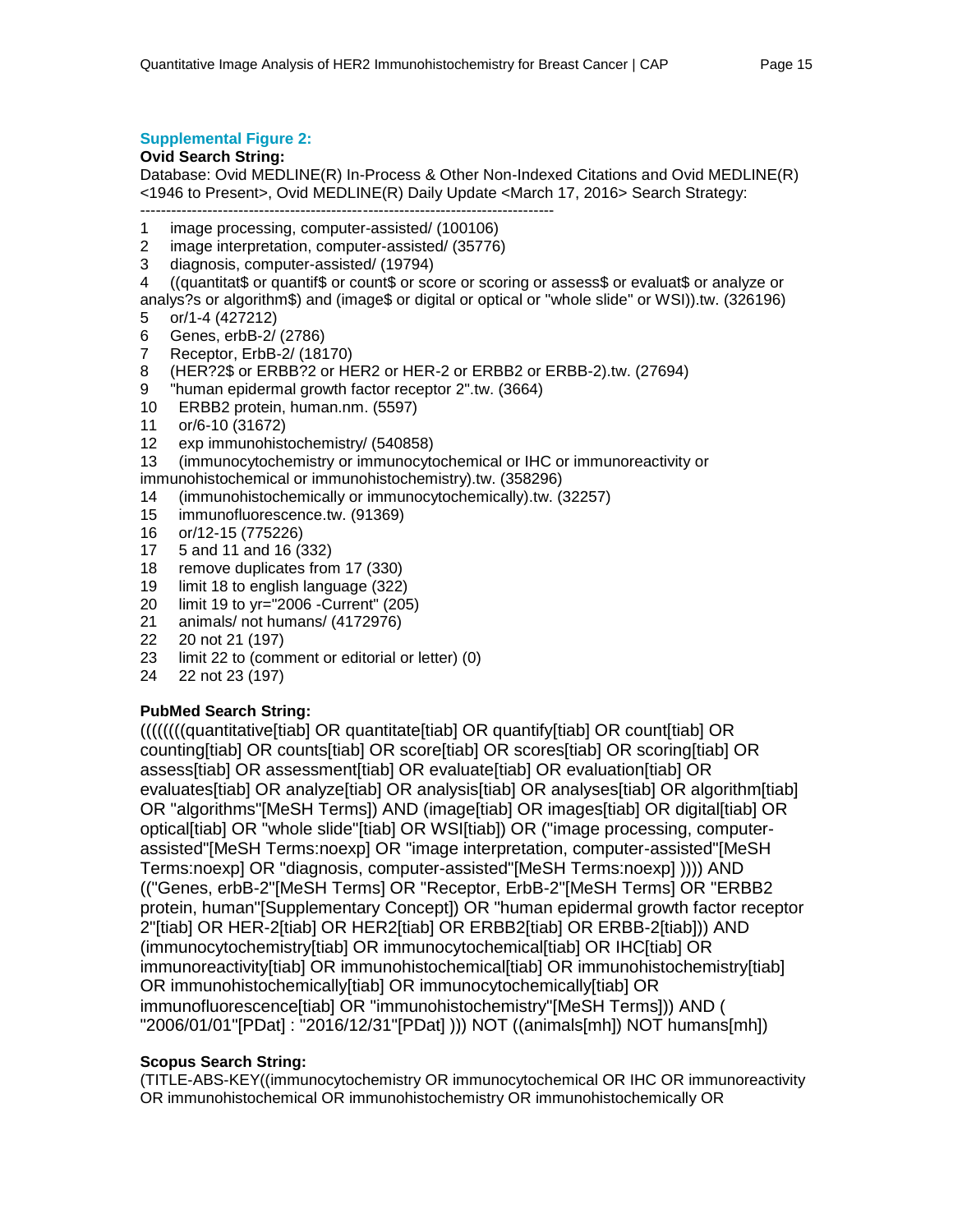immunocytochemically OR immunofluorescence))) AND (TITLE-ABS-KEY(( erbb-2 OR erbb2 OR her-2 OR her2 OR her-2/neu OR "human epidermal growth factor receptor 2" OR her2/neu ) )) AND (((TITLE-ABS-KEY(quantitative OR quantitate OR quantify OR count OR counting OR counts OR score OR scores OR scoring OR assess OR assessment OR evaluate OR evaluation OR evaluates OR analyze OR analysis OR analyses OR algorithm OR algorithms)) and (TITLE-ABS-KEY(image or images or digital or optical or "whole slide" or WSI))) or ((TITLE-ABS-KEY("computer assisted" ) AND TITLE-ABS-KEY("image interpretation")))) AND ( LIMIT-TO(PUBYEAR,2016) OR LIMIT-TO(PUBYEAR,2015) OR LIMIT-TO(PUBYEAR,2014) OR LIMIT-TO(PUBYEAR,2013) OR LIMIT-TO(PUBYEAR,2012) OR LIMIT-TO(PUBYEAR,2011) OR LIMIT-TO(PUBYEAR,2010) OR LIMIT-TO(PUBYEAR,2009) OR LIMIT-TO(PUBYEAR,2008) OR LIMIT-TO(PUBYEAR,2007) OR LIMIT-TO(PUBYEAR,2006) ) AND ( LIMIT-TO(LANGUAGE,"English" ) ) AND ( EXCLUDE(DOCTYPE,"le" ) ) AND NOT DBCOLL(medl)

# **REFERENCES**

1. Whiting PF, Rutjes AW, Westwood ME, et al. QUADAS-2: a revised tool for the quality assessment of diagnostic accuracy studies. *Ann Intern Med*. 2011;155(8):529-536. doi:10.7326/0003-4819-155-8-201110180-00009

2. Ali HR, Irwin M, Morris L, et al. Astronomical algorithms for automated analysis of tissue protein expression in breast cancer. *Br J Cancer*. 2013;108(3):602-612. doi:10.1038/bjc.2012.558

3. Al-Kofahi Y, Lassoued W, Grama K, et al. Cell-based quantification of molecular biomarkers in histopathology specimens. *Histopathology*. 2011;59(1):40-54. doi:10.1111/j.1365- 2559.2011.03878.x

4. Bartlett JM, Christiansen J, Gustavson M, et al. Validation of the IHC4 breast cancer prognostic algorithm using multiple approaches on the multinational TEAM clinical trial. *Arch Pathol Lab Med*. 2016;140(1):66-74. doi:10.5858/arpa.2014-0599-OA

5. Bartlett JMS, Starczynski J, Atkey N, et al. HER2 testing in the UK: recommendations for breast and gastric in-situ hybridisation methods. *J Clin Pathol*. 2011;64(8):649-653. doi:10.1136/jcp.2011.089847

6. Bolton KL, Garcia-Closas M, Pfeiffer RM, et al. Assessment of automated image analysis of breast cancer tissue microarrays for epidemiologic studies. *Cancer Epidemiol Biomarkers Prev*. 2010;19(4):992-999. doi:10.1158/1055-9965.EPI-09-1023

7. Brugmann A, Eld M, Lelkaitis G, et al. Digital image analysis of membrane connectivity is a robust measure of HER2 immunostains. *Breast Cancer Res Treat*. 2012;132(1):41-49. doi:10.1007/s10549-011-1514-2

8. Cantaloni C, Tonini RE, Eccher C, et al. Diagnostic value of automated Her2 evaluation in breast cancer: a study on 272 equivocal (score 2+) Her2 immunoreactive cases using an FDA approved system. *Appl Immunohistochem Mol Morphol*. 2011;19(4):306-312. doi:10.1097/PAI.0b013e318205b03a

9. Cass JD, Varma S, Day AG, et al. Automated quantitative analysis of p53, cyclin D1, Ki67 and pERK expression in breast carcinoma does not differ from expert pathologist scoring and correlates with clinico-pathological characteristics. *Cancers (Basel)*. 2012;4(3):725- 742. doi:10.3390/cancers4030725

10. Chang CY, Chang CW, Huang YC, Ko CC. Automatic breast cancer assessment in her-2/neu immunohistochemistry. *Biomed Eng (Singapore)*. 2014;26(4). https://www.worldscientific.com/doi/abs/10.4015/S101623721440002X. Published March 19, 2014. Accessed July 20, 2018.

11. Ciampa A, Xu B, Ayata G, et al. HER-2 status in breast cancer: correlation of gene amplification by FISH with immunohistochemistry expression using advanced cellular imaging system. *Appl Immunohistochem Mol Morphol*. 2006;14(2):132-137. doi:10.1097/01.pai.0000150516.75567.13

12. Dennis J, Parsa R, Chau D, et al. Quantification of human epidermal growth factor receptor 2 immunohistochemistry using the Ventana Image Analysis System: correlation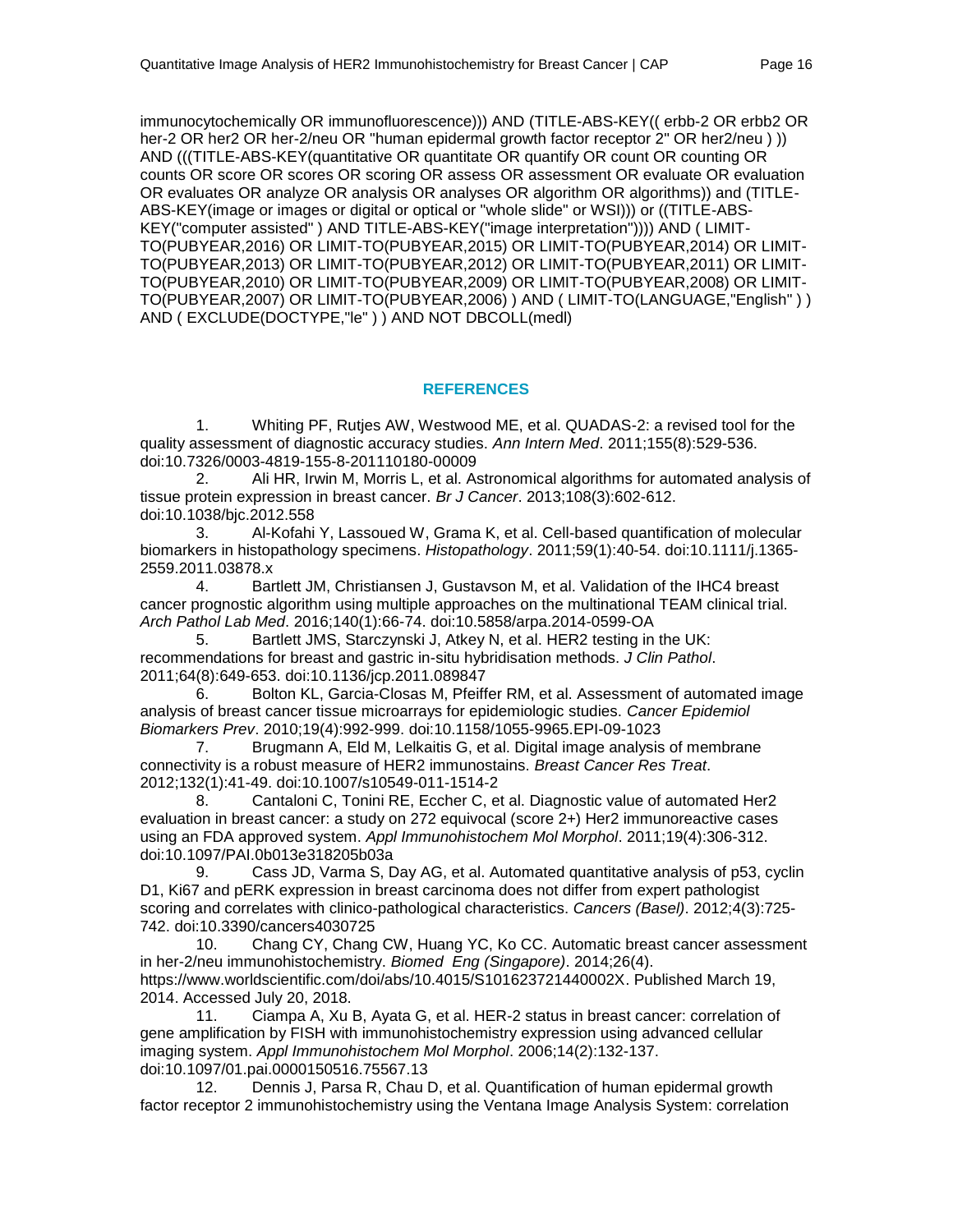with gene amplification by fluorescence in situ hybridization: the importance of instrument validation for achieving high (>95%) concordance rate. *Am J Surg Pathol*. 2015;39(5):624-631. doi:10.1097/PAS.0000000000000375

13. Dobson L, Conway C, Hanley A, et al. Image analysis as an adjunct to manual HER-2 immunohistochemical review: a diagnostic tool to standardize interpretation. *Histopathology*. 2010;57(1):27-38. doi:10.1111/j.1365-2559.2010.03577.x

14. Gavrielides MA, Conway C, O'Flaherty N, Gallas BD, Hewitt SM. Observer performance in the use of digital and optical microscopy for the interpretation of tissue-based biomarkers. *Anal Cell Pathol (Amst)*. 2014;2014:157308. doi:10.1155/2014/157308

15. Gavrielides MA, Gallas BD, Lenz P, Badano A, Hewitt SM. Observer variability in the interpretation of HER2/neu immunohistochemical expression with unaided and computeraided digital microscopy. *Arch Pathol Lab Med*. 2011;135(2):233-242. doi:10.1043/1543-2165- 135.2.233

16. Gavrielides MA, Masmoudi H, Petrick N, Myers KJ, Hewitt SM. Automated evaluation of HER-2/neu immunohistochemical expression in breast cancer using digital microscopy. Paper presented at: 2008 5<sup>th</sup> IEEE International Symposium on Biomedical Imaging: From Nano to Macro; May 14-17, 2008; Paris, France.

https://ieeexplore.ieee.org/document/4541119/. Accessed July 19, 2018.

17. Hall BH, Ianosi-Irimie M, Javidian P, Chen W, Ganesan S, Foran DJ. Computerassisted assessment of the human epidermal growth factor receptor 2 immunohistochemical assay in imaged histologic sections using a membrane isolation algorithm and quantitative analysis of positive controls. *BMC Med Imaging*. 2008;8:11. doi:10.1186/1471-2342-8-11

18. Joshi AS, Sharangpani GM, Porter K, et al. Semi-automated imaging system to quantitate Her-2/neu membrane receptor immunoreactivity in human breast cancer. *Cytometry A*. 2007;71(5):273-285. doi:10.1002/cyto.a.20374

19. Keay T, Conway CM, O'Flaherty N, Hewitt SM, Shea K, Gavrielides MA. Reproducibility in the automated quantitative assessment of HER2/neu for breast cancer. *J Pathol Inform*. 2013;4:19. doi:10.4103/2153-3539.115879

20. Keller B, Chen W, Gavrielides MA. Quantitative assessment and classification of tissue-based biomarker expression with color content analysis. *Arch Pathol Lab Med*. 2012;136(5):539-550. doi:10.5858/arpa.2011-0195-OA

21. Laurinaviciene A, Dasevicius D, Ostapenko V, Jarmalaite S, Lazutka J, Laurinavicius A. Membrane connectivity estimated by digital image analysis of HER2 immunohistochemistry is concordant with visual scoring and fluorescence in situ hybridization results: algorithm evaluation on breast cancer tissue microarrays. *Diagn Pathol*. 2011;6:87. doi:10.1186/1746-1596-6-87

22. Liu WL, Wang LW, Chen JM, et al. Application of multispectral imaging in quantitative immunohistochemistry study of breast cancer: a comparative study. *Tumour Biol*. 2016;37(4):5013-5024. doi:10.1007/s13277-015-4327-9

23. Lloyd MC, Allam-Nandyala P, Purohit CN, Burke N, Coppola D, Bui MM. Using image analysis as a tool for assessment of prognostic and predictive biomarkers for breast cancer: How reliable is it? *J Pathol Inform*. 2010;1:29. doi:10.4103/2153-3539.74186

24. Masmoudi H, Hewitt SM, Petrick N, Myers KJ, Gavrielides MA. Automated quantitative assessment of HER-2/neu immunohistochemical expression in breast cancer. *IEEE Trans Med Imaging*. 2009;28(6):916-925. doi:10.1109/TMI.2009.2012901

25. Micsik T, Kiszler G, Szabo D, et al. Computer aided semi-automated evaluation of HER2 immunodetection--a robust solution for supporting the accuracy of anti HER2 therapy. *Pathol Oncol Res*. 2015;21(4):1005-1011. doi:10.1007/s12253-015-9927-6

26. Minot DM, Kipp BR, Root RM, et al. Automated cellular imaging system III for assessing HER2 status in breast cancer specimens: development of a standardized scoring method that correlates with FISH. *Am J Clin Pathol*. 2009;132(1):133-138. doi:10.1309/AJCPJV0SKAF2PCMY

27. Minot DM, Voss J, Rademacher S, et al. Image analysis of HER2 immunohistochemical staining. Reproducibility and concordance with fluorescence in situ hybridization of a laboratory-validated scoring technique. *Am J Clin Pathol*. 2012;137(2):270-276. doi:10.1309/AJCP9MKNLHQNK2ZX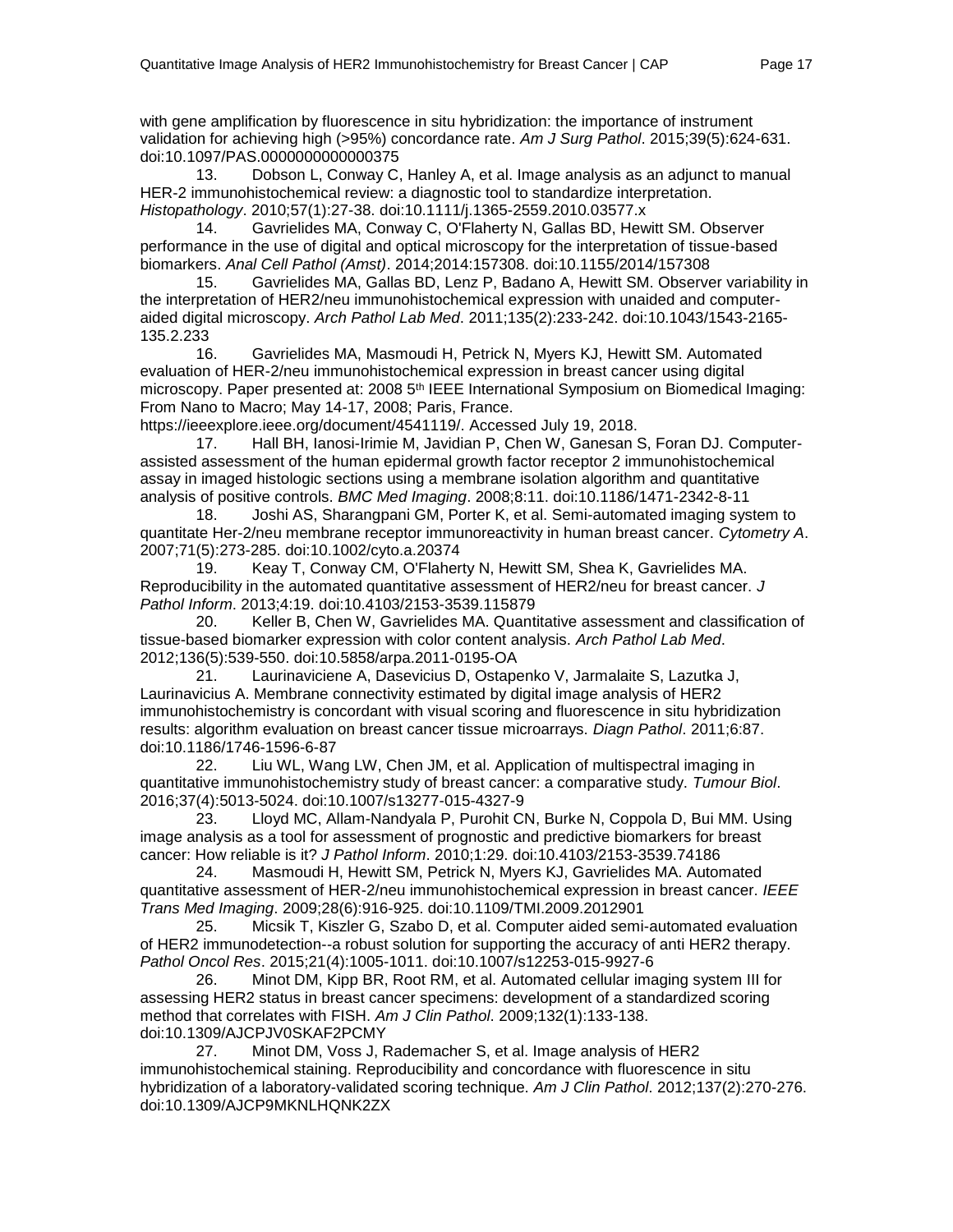28. Mohammed ZM, Going JJ, McMillan DC, et al. Comparison of visual and automated assessment of HER2 status and their impact on outcome in primary operable invasive ductal breast cancer. *Histopathology*. 2012;61(4):675-684. doi:10.1111/j.1365-2559.2012.04280.x

29. Nassar A, Cohen C, Agersborg SS, et al. Trainable immunohistochemical HER2/neu image analysis: a multisite performance study using 260 breast tissue specimens. *Arch Pathol Lab Med*. 2011;135(7):896-902. doi:10.1043/2010-0418-OAR1.1

30. Prasad K, Tiwari A, Ilanthodi S, Prabhu G, Pai M. Automation of immunohistochemical evaluation in breast cancer using image analysis. *World J Clin Oncol*. 2011;2(4):187-194. doi:10.5306/wjco.v2.i4.187

31. Prasad K, Zimmermann B, Prabhu G, Pai M. Datamining approach for automation of diagnosis of breast cancer in immunohistochemically stained tissue microarray images. *Open Med Inform J*. 2010;4:86-93. doi:10.2174/1874431101004010086

32. Sarode VR, Xiang QD, Christie A, et al. Evaluation of HER2/neu status by immunohistochemistry using computer-based image analysis and correlation with gene amplification by fluorescence in situ hybridization assay: a 10-year experience and impact of test standardization on concordance rate. *Arch Pathol Lab Med*. 2015;139(7):922-928. doi:10.5858/arpa.2014-0127-OA

33. Skaland I, Ovestad I, Janssen EA, et al. Digital image analysis improves the quality of subjective HER-2 expression scoring in breast cancer. *Appl Immunohistochem Mol Morphol*. 2008;16(2):185-190. doi:10.1097/PAI.0b013e318059c20c

34. Skaland I, Ovestad I, Janssen EA, et al. Comparing subjective and digital image analysis HER2/neu expression scores with conventional and modified FISH scores in breast cancer. *J Clin Pathol*. 2008;61(1):68-71. doi:10.1136/jcp.2007.046763

35. Slodkowska J, Filas V, Buszkiewicz E, et al. Study on breast carcinoma Her2/neu and hormonal receptors status assessed by automated images analysis systems: ACIS III (Dako) and ScanScope (Aperio). *Folia Histochem Cytobiol*. 2010;48(1):19-25. doi:10.2478/v10042-010- 0015-1

36. Tawfik OW, Kimler BF, Davis M, et al. Comparison of immunohistochemistry by automated cellular imaging system (ACIS) versus fluorescence in-situ hybridization in the evaluation of HER-2/neu expression in primary breast carcinoma. *Histopathology*. 2006;48(3):258-267. doi:10.1111/j.1365-2559.2005.02322.x

37. Turashvili G, Leung S, Turbin D, et al. Inter-observer reproducibility of HER2 immunohistochemical assessment and concordance with fluorescent in situ hybridization (FISH): pathologist assessment compared to quantitative image analysis. *BMC Cancer*. 2009;9:165. doi:10.1186/1471-2407-9-165

38. van der Logt EM, Kuperus DA, van Setten JW, et al. Fully automated fluorescent in situ hybridization (FISH) staining and digital analysis of HER2 in breast cancer: a validation study. *PLoS One*. 2015;10(4):e0123201. doi:10.1371/journal.pone.0123201

39. von Bueren E, Patel N, McGann-Tiedt K, Sandbank B, Muralitharan SS. Analysis of HER2 peptide - based analyte control slides. *J Histotechnol*. 2010;33(4):153-156.

40. Gustavson MD, Bourke-Martin B, Reilly D, et al. Standardization of HER2 immunohistochemistry in breast cancer by automated quantitative analysis. *Arch Pathol Lab Med*. 2009;133(9):1413-1419. doi:10.1043/1543-2165-133.9.1413

41. Wagar EA. Laboratory laws and regulations. In: Wagar EA, Horowitz RE, Siegal GP, eds. *Laboratory Administration for Pathologists*. Northfield, IL: College of American Pathologists Press; 2011:215-234.

42. Martin E. Oxford Concise Medical Dictionary, 9th ed. Oxford, United Kingdom: Oxford University Press; 2015.

http://www.oxfordreference.com/abstract/10.1093/acref/9780199687817.001.0001/acref-9780199687817-e-282?rskey=lZze6d&result=321. Accessed July 15, 2018.

43. Venes D, ed. *Tabers Cyclopedic Medical Dictionary*. 23rd ed. Philadelphia, PA: F. A. Davis Company; 2017. https://www.tabers.com/tabersonline/view/Tabers-

Dictionary/743387/0/batch\_analysis?q=analysis+batch. Accessed July 15, 2018. 44. College of American Pathologists. Accreditation checklists. College of American Pathologists website. https://www.cap.org/laboratory-improvement/accreditation/accreditationchecklists. Accessed July 16, 2018.